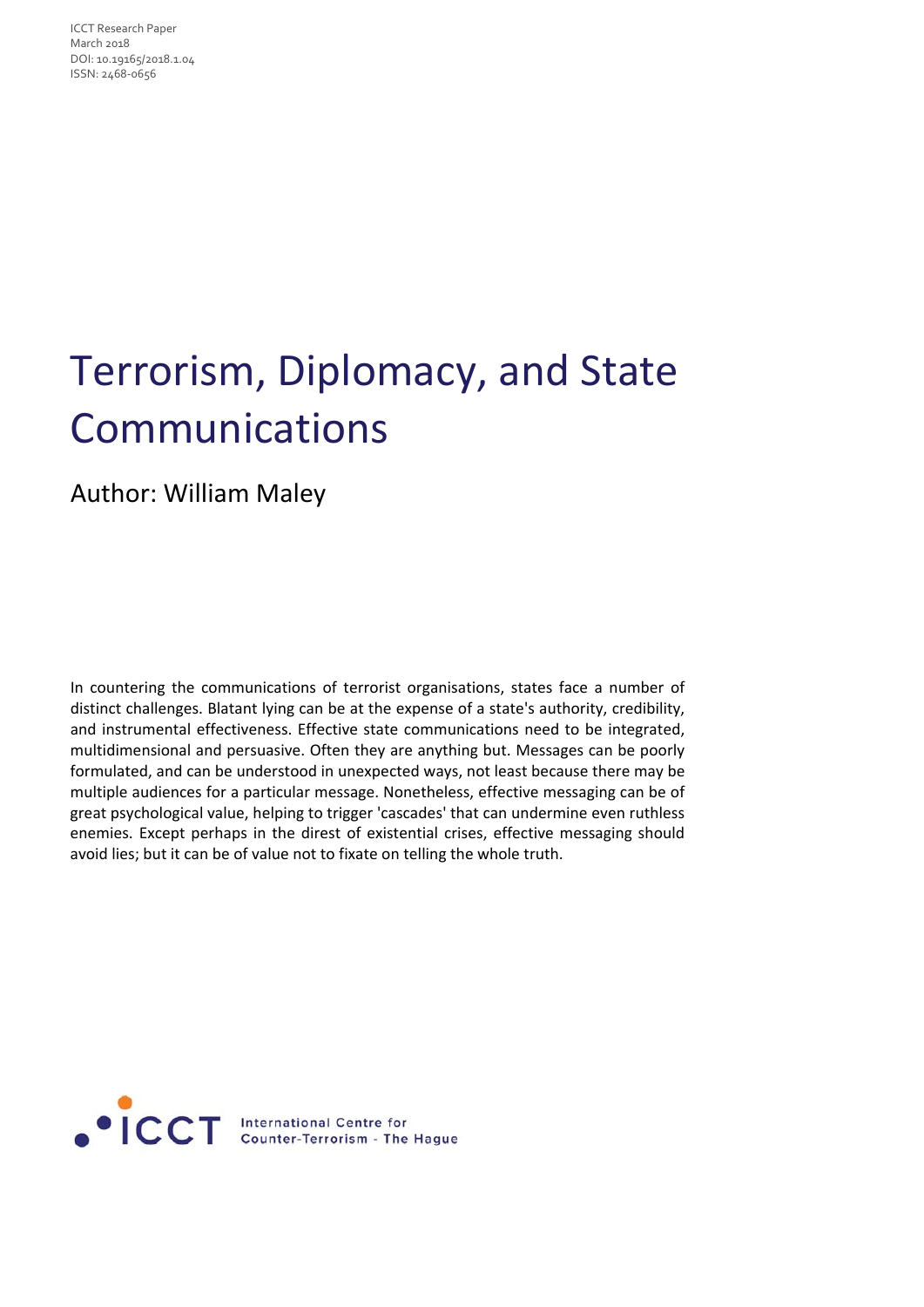

### Introduction

In August 1940, the former Chief Executive of the London Passenger Transport Board, Frank Pick, was appointed Director‐General of the British Ministry of Information. With the Battle of Britain approaching its height, Prime Minister Churchill invited Pick to lunch. During the lunch, Pick reportedly stated that 'he would never countenance any form of propaganda which was not in accordance with the strict truth and his own conscience'. Churchill'sreply was a masterpiece of ambiguity: 'I am indeed flattered and proud to find myself at luncheon with so exceptional a man'.1 By December of 1940, Pick was gone. Nonetheless, his brief encounter with the heights of power exposed one of the challenges for government that can arise in mounting an effective communications strategy against a determined enemy, namely how important fidelity to truth might or might not be when one's ultimate goal is to win a war. As this paper will show, this challenge is just one of many that states face, and not necessarily the most difficult.

Of course, there is a very long history of militaries becoming involved in deception operations at the tactical or strategic levels, $<sup>2</sup>$  with 'Operation Mincemeat' during the</sup> Second World War being perhaps the most creative and famous example.<sup>3</sup> Nonetheless, ingenious though such deception exercises may be, they are essentially directed at optimising the achievement of specific military objectives at particular points in a campaign (in Mincemeat's case, minimising Allied casualties during landings in Sicily by inducing Germany to move forces to other potential targets such as Sardinia and Greece). The greater challenge that now arisesis how to use communicationstechniques to deny radical groups the support of populations to which they might be pitching their appeal. This, too, is not a novel idea, and was captured during the Malayan emergency in General Sir Gerald Templer's famous notion of 'winning hearts and minds'.4 But that said, modern militaries and alliances now operate in a very different world from that which Templer contemplated – a world in which social media offer entirely new channels of communication, in which the sheer speed of communications dwarfs anything known historically, <sup>5</sup> and in which issues of communication across cultural lines figure prominently in the challenges that governments confront. States face real challenges in coming to terms with this kind of world, and some have struggled very palpably in the face of these challenges.

The paper is divided into six sections. The first section explores several key challenges associated with state communications. The second section examines various examples of state communication. The third section discusses problems of message formulation, and the fourth section addresses parallel and intersecting problems of message reception. The fifth section addresses the very specific difficulty of multiple audiences, which can compound problems of both message formulation and message reception, and the final section sets out some implications of the study.

4For an overview of Templer's approach, see Noel Barber, *The War of the Running Dogs: How Malaya Defeated the Communist Guerrillas 1948‐1960* (London: Cassell, 2004). This approach in turn had antecedents in the 19th century, notably in that of the colonial administrator Sir Robert Groves Sandeman to the Afghan frontier: see Benjamin D. Hopkins and Magnus Marsden, 'Ten Years In, Afghan Myths Live On', *The New York Times*, 7 October 2011.

5 SeeNik Gowing, *'Skyful of Lies' and Black Swans: The new tyranny ofshifting information power in crises*(Oxford: Reuters Institute for the Study of Journalism, Department of Politics and International Relations, University of Oxford, 2009).

<sup>………………………………………………………………………………………………………………………</sup>

<sup>1</sup> Nigel Nicolson (ed.), *Harold Nicolson: Diaries and Letters 1939‐45* (London: Collins, 1970) p.114.

<sup>2</sup> See Nicholas Rankin, *Churchill's Wizards: The British Genius for Deception 1914‐1945* (London: Faber & Faber, 2008). 3 See Ewen Montagu, *The Man Who Never Was* (Harmondsworth: Penguin, 1953); Ben Macintyre, *Operation Mincemeat:* How a Dead Man and a Bizarre Plan Fooled the Nazis and Assured an Allied Victory (London: Crown, 2010); Denis Smyth, *Deathly Deception: The Real Story of Operation Mincemeat* (New York: Oxford University Press, 2011); Ian Colvin, *The Unknown Courier: The True Story of Operation Mincemeat* (London: Biteback Publishing, 2016). A fictionalised account of the operation first appeared in Duff Cooper, *Operation Heartbreak* (London: Rupert Hart‐Davis, 1950).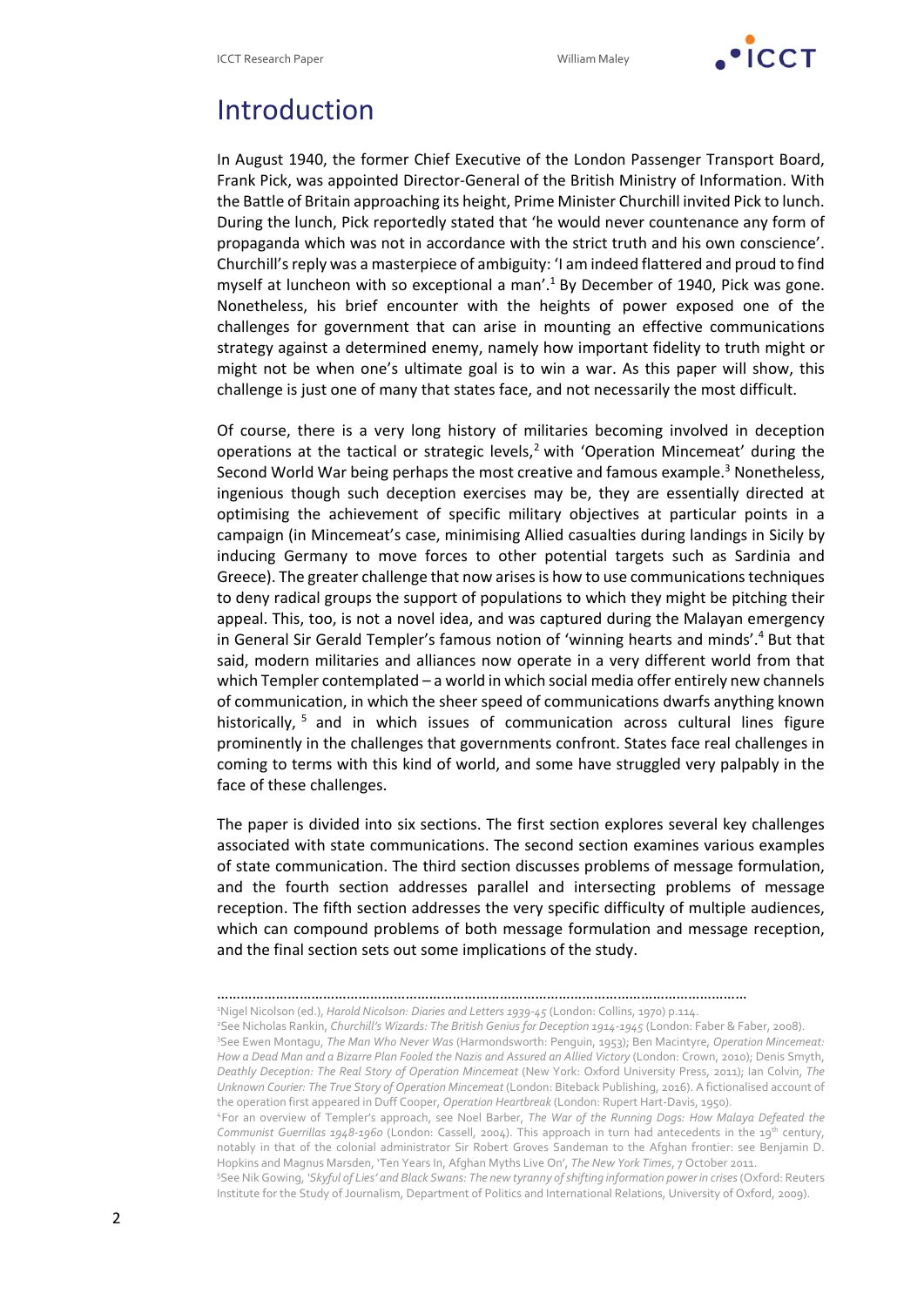

### Problems of state communication

One of the reasons why Mr Pick's words, quoted earlier, rang jarringly in Britain in 1940 was that the country at that very moment was enmeshed in a declared war against an enemy of unprecedented ruthlessness. It faced an existential threat on an unparalleled scale. 1940 was not the moment for excessive purity in crafting information strategies. And telling a few lies, as a moral issue, paled into insignificance when compared to other possible war measures, such as the carpet-bombing of German cities.<sup>6</sup> Threats to their very existence, however, are not the challenges that most governments confront in the 21st century when thinking about terrorism, and as a result, a stronger case may need to be made before state communications depart from 'strict truth'. On occasion, terrorism can lead to very large casualties, as the September 2001 attacks in the United States showed. But that said, it is not an existential threat to western democracies of the kind that Nazism posed in 1940,<sup>7</sup> when France had already fallen and Britain and its empire were standing alone. For this reason, despite talk of a 'war on terror', it is hardly appropriate in the context of counterterrorism to resort to strategies of state communication that are premised on the view that we are living through another 1940. As a consequence, whether engaging with foreign governments, addressing mass publics, or seeking to counter the propaganda of terrorist groups, state actors face a number of specific limitations or constraints in communicating their messages.

One is that states are distinctive for being sites of *authority*, and authority is not an asset to be squandered. This is hardly a novel observation: the erosion of authority has for decades concerned scholars on both the Left and Right of the political spectrum in western democracies,<sup>8</sup> and may help to explain why dubious claims made through social media can succeed in gaining traction; authoritative voices to counter them are weaker than once was the case. One way of dissipating authority is to act in such a way as to suggest that one is no better than those to whom one is opposed. This is one reason why it is in the interests of states to adhere strictly to the requirements of international humanitarian law even if one is dealing with enemies who routinely commit war crimes against civilians, mistreat prisoners of war, and otherwise act with indifference to the norms that have emerged in relations between states. In the course of an existential struggle, it is no war crime to trick or mislead the enemy. The following story which appeared in a 1990 study of rescuers of Jews in Nazi‐occupied Europe makes this clear: 'We also noted that during the war our rescuers deviated wildly from the standards they claimed to have been given by their role models. "Alwaystell the truth, that's my motto!" Peter told us. "But, Peter," we protested, "you just told us you lied like crazy during the war." Peter laughed. "Oh, well, that was different".<sup>9</sup> 'Peter' appreciated that in certain circumstances, lying is not necessarily dishonourable or even dishonest. But democratic states that lie – that is, make intentionally false statements<sup>10</sup> – when they do not face

<sup>………………………………………………………………………………………………………………………</sup>

<sup>6</sup> See Keith Lowe, *Inferno: The Fiery Destruction of Hamburg 1943* (New York: Scribner, 2007) pp.303‐320.

<sup>7</sup> See Daniel Byman, 'Trump and Counterterrorism', *The National Interest*, no.147, January‐February 2017, pp.66‐73 at p.67; also Robin Prior, *When Britain Saved the West: The Story of 1940* (New Haven: Yale University Press, 2015).

<sup>8</sup>See, for example, Jürgen Habermas, *Legitimation Crisis* (Boston: Beacon Press, 1975); Robert Nisbet, *Twilight of Authority* (London: Heinemann, 1976).

<sup>9</sup> Kristen R. Monroe, Michael C. Barton and Ute Klingemann (1990) 'Altruism and the Theory of Rational Action: Rescuers of Jews in Nazi Europe', *Ethics*, vol.101, no.1, October 1990, 103‐122 at p.111.

<sup>10</sup>For a detailed discussion of definitions of lying, see J.A. Barnes, *A Pack of Lies: Towards a Sociology of Lying* (Cambridge: Cambridge University Press, 1994) pp.10‐19; for a semantic analysis, see Anna Wierzbicka, *Semantics: Primes and Universals* (Oxford: Oxford University Press, 1996) pp.152‐153. Lying is distinct from 'not telling the whole truth'. What 'the whole truth' comprises can be highly contestable, and to extend the concept of lying to embrace 'not telling the whole truth' runs the risk of conceptual stretching where 'gains in extensional coverage tend to be matched by losses in connotative precision': Giovanni Sartori, 'Concept Misformation in Comparative Politics', *American Political Science Review*, vol.64, no.4, December 1970, pp.1033‐1053 at p.1035.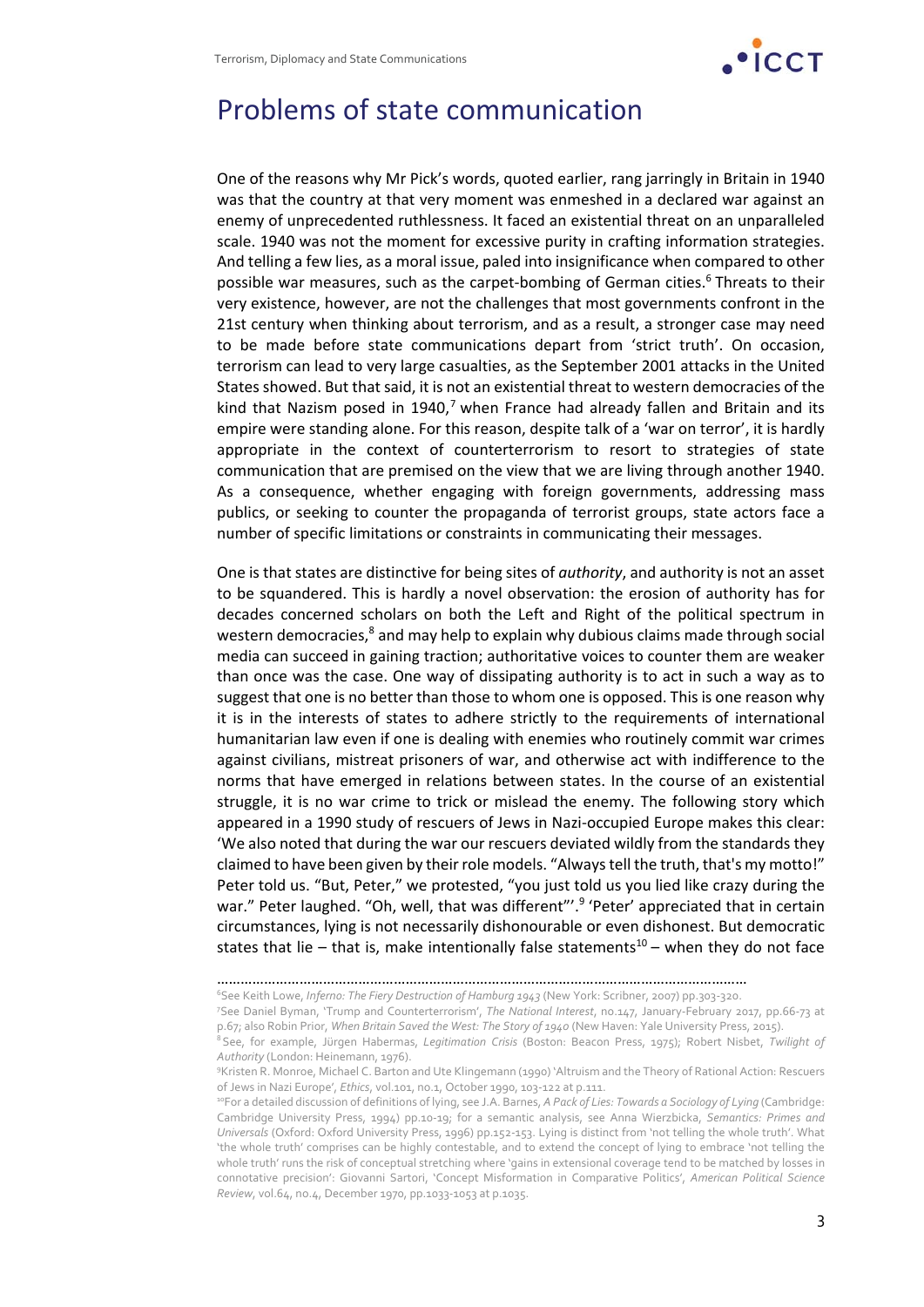

any existential crisis risk finding that they suffer in terms of both reputation and authority. This becomes significant into two other respects. The first relates to *credibility*. A democratic state that loses its reputation for honesty will most likely find it difficult to recover it. Rather like a clock that chimes thirteen times at midnight, a state that is caught out in an attempt to lie when the threat does not justify it is unlikely to be believed when it speaks thereafter. This in turn leads to the issue of *instrumental effectiveness*. If words are to function as effective tools in countering the messaging of terrorists, they must ultimately be believable; and a democratic state that has blown its credibility to pieces by being caught out in silly lies is unlikely to have the reservoir of credibility from which instrumental effectivenessthen flows. This helps explain why lying in interstate relations is far rarer than is often thought.<sup>11</sup> Even autocracies, where lying can be the order of the day, may find it costly to lie too blatantly in the international arena.

### Examples of state communications

State communications come in a number of different forms, and the following listing is not exhaustive. It does, however, capture some of the principal forms of state communication that might be used in confronting the challenge of terrorism. One of the most basic forms of communication is *diplomatic messaging and interstate negotiation*. A central element of diplomacy for centuries, it underpins a great deal of the interstate cooperation directed at thwarting terrorist attacks and undermining terrorist agendas. The classic tool of diplomatic communication was the written text known as the *note verbale,* but in an era of modern technologies, a range of other forms of communication can be found, enhancing the degree to which officials can cooperate in something close to real-time. Effective networking of officials across national boundaries has sometimes been labeled 'global governance', or even the precursor of a 'new world order'.12

Diplomatic messaging can be seen as a subset of signaling. A distinctive feature of signaling is that it can come in the form of deeds as well as words. One of the most eminent students of signaling, the late Coral Bell, defined a signal as a 'threat or offer communicated to the other party or parties', and added that 'Such signals are not necessarily verbal messages. Some of the sharpest and most effective of them are movements of military resources of various kinds'.13 Thus, during the crisis over the secession of East Pakistan at the end of 1971, the United States sent a clear signal by deploying the USS Enterprise, one of the largest US aircraft carriers of its time, into the Bay of Bengal. By doing so, it conveyed to the parties that the United States had interests at play in the evolving crisis, and naval and military assets which potentially could be used to defend those interests. Signaling may be particularly important in the context of diplomatic crises. Crises can be defined in various ways, but typically involve a high risk of serious conflict, military or political, as well as acute time pressure, and a rocketing of decision-making to the apex of the political system.<sup>14</sup> In a serious crisis, action may seem

<sup>………………………………………………………………………………………………………………………</sup>

<sup>11</sup>See John J. Mearsheimer, *Why Leaders Lie: The Truth about Lying in International Politics* (New York: Oxford University Press, 2011).

<sup>12</sup>See Christer Jönsson and Martin Hall, *Essence of Diplomacy* (Basingstoke: Palgrave Macmillan, 2005); Andrew F. Cooper, Brian Hocking and William Maley (eds), *Global Governance and Diplomacy: Worlds Apart?* (London: Palgrave Macmillan, 2008); Anne‐Marie Slaughter, *The Chessboard and the Web: Strategies of Connection in a Networked World* (New Haven: Yale University Press, 2017).

<sup>13</sup>Coral Bell, *The Conventions of Crisis: A Study in Diplomatic Management* (London: Oxford University Press, 1971) p.73. <sup>14</sup>For varying perspectives, see Richard Ned Lebow, Between Peace and War: The Nature of International Crisis (Baltimore: The Johns Hopkins University Press, 1981); James L. Richardson, *Crisis Diplomacy* (Cambridge: Cambridge University Press, 1994); Michele Acuto, 'Diplomats in Crisis', *Diplomacy and Statecraft*, vol.22, no.3, September 2011, pp.521‐539.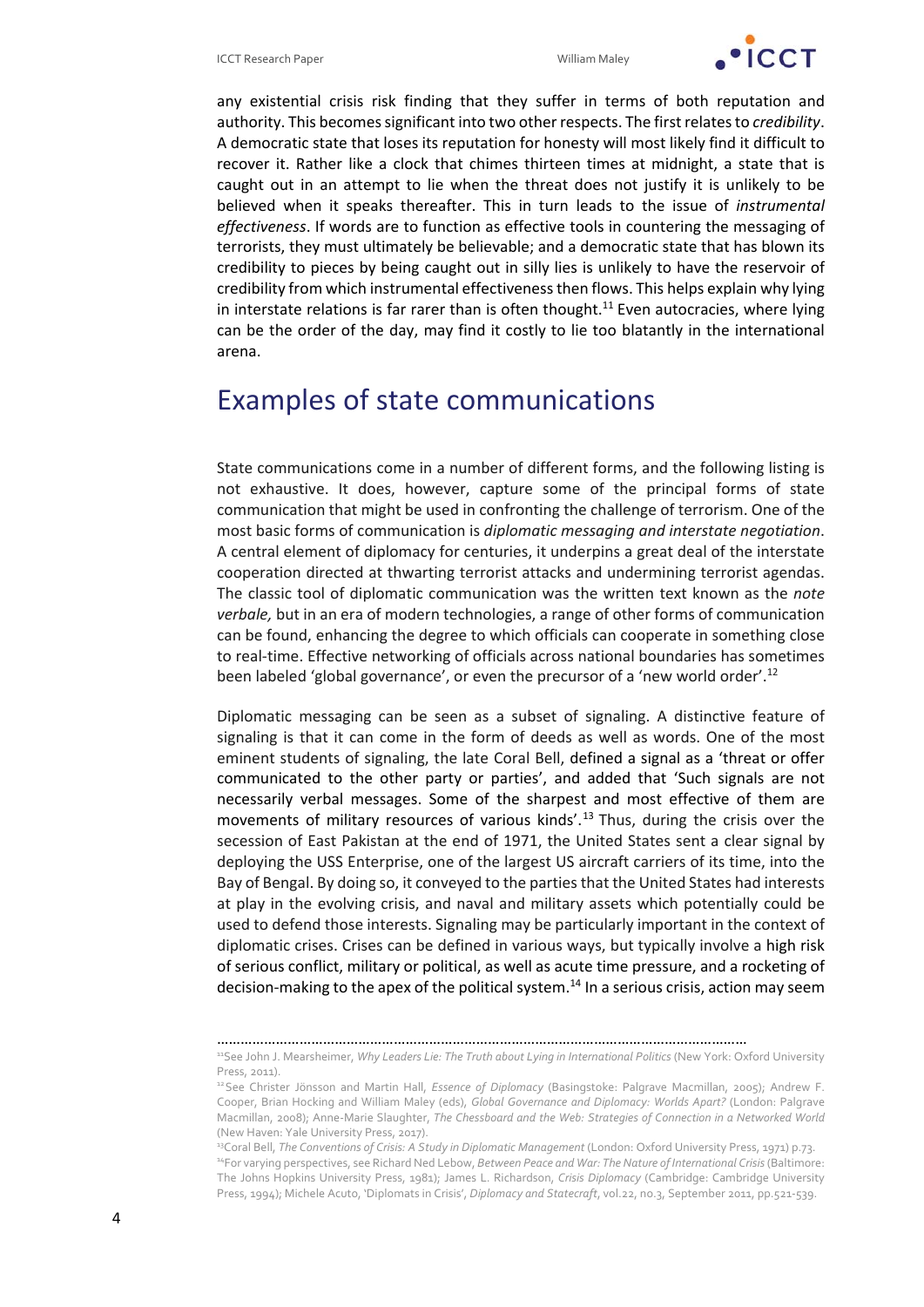

likely to speak more loudly than mere words.

At a more abstract level, state communications may be directed at framing an issue in a particular way. 'Framing', Chong and Druckman argue, 'refers to the process by which people develop a particular conceptualization of an issue or reorient their thinking about an issue'.<sup>15</sup> It can be matched by counterframing.<sup>16</sup> The crucial point to note is that states can play a role in promoting a particular conceptualisation of an issue, as can the opponents of states. The extent to which they succeed in doing so is likely to depend upon the wider context of their efforts. Thus, in the era of aircraft hijacking and attacks on *kibbutzim* by groups such as the Popular Front for the Liberation of Palestine, it proved relatively easy for Israel and its supporters to frame the struggles of Palestinians as terrorist in character. This became more difficult, however, as memories faded of these kinds of activities, and as a counter‐narrative emerged that framed the Palestinian struggle as one related to self‐determination for the populations of occupied territories. Israel's post‐1967 role as an occupier made such re‐framing possible; as former Israeli Foreign Minister Abba Eban put it, 'we have not won any degree of international legitimacy for the present territorial and administrative structure'.17

Framing can be one part of the wider swathe of activities now increasingly known as 'public diplomacy'. While states have long sought through agents such as press attachés to present their views to a wider audience than just policymakers, public diplomacy, a term coined in the mid‐1960s by Edmund Gullion, captures the attempt to do so in a systematic way,18 albeit without violating the prohibition in the 1961 *Vienna Convention on Diplomatic Relations* on interfering in the internal affairs of a host state. <sup>19</sup> To undertake public diplomacy in an effective way is no easy task, since it crucially depends on a high level of credibility on the part of the advocate.<sup>20</sup> During the Cold War, it most obviously took the form of shortwave radio broadcasts, with Radio Moscow battling over the airwaves with US-funded outlets such as the Munich-based Radio Free Europe.<sup>21</sup> Even transboundary television played a role.<sup>22</sup> In the  $21<sup>st</sup>$  century, it is increasingly dominated by social media, and for effectiveness requires a high commitment to interactive engagement, which many states are not well positioned to make.

To many observers, the battles of the Cold War era were exercises in the competitive use of propaganda. Propaganda has a long history and has been understood in different ways, $^{23}$  but its core dimension is the intention to reshape people's thinking, very often by misleading them. Alongside lying, secrecy and overload, it is a form of manipulation.<sup>24</sup> That said, however, the insidious character of propaganda often flows from its containing some grain of truth, giving it at least a degree of plausibility that may be

<sup>………………………………………………………………………………………………………………………</sup>

<sup>15</sup>Dennis Chong and James N. Druckman, 'Framing Theory', *Annual Review of Political Science*, vol.10, 2007, pp.103‐126 at p.107.

<sup>16</sup>See Dennis Chong and James N. Druckman, 'Counterframing Effects', *The Journal of Politics*, vol.75, no.1, January 2013, pp.1‐16.

<sup>17</sup>Abba Eban, *Personal Witness: Israel Through My Eyes* (London: Jonathan Cape, 1993) p.651.

<sup>18</sup>For further discussion, see Peter van Ham, *Social Power in International Politics* (New York: Routledge, 2010) pp.114‐ 135; Craig Hayden, *The Rhetoric of Soft Power: Public Diplomacy in Global Contexts* (Lanham: Lexington Books, 2012) pp.9‐11; Philip Seib, *The Future of Diplo*macy (Cambridge: Polity Press, 2016) pp.41‐69.

<sup>19</sup>See Paul Behrens, *Diplomatic Interference and the Law* (Oxford: Hart Publishing, 2016) especially pp.171‐191.

<sup>20</sup>For a detailed discussion, see Ben D. Mor, 'Credibility talk in public diplomacy', *Review of International Studies*, vol.38, no.2, April 2012, pp.393‐422.

<sup>21</sup>For varying perspectives, see George R. Urban, *Radio Free Europe and the Pursuit of Democracy: My War Within the Cold War* (New Haven: Yale University Press, 1997); J.F. Brown, *Radio Free Europe: An Insider's View* (Washington DC: New Academia Publishing, 2013).

<sup>22</sup>See George H. Quester, 'Transboundary Television', *Problems of Communism*, vol.33, no.5, September‐October 1984, pp.76‐87.

<sup>23</sup> See Haroro J. Ingram, *A Brief History of Propaganda during Conflict: Lessons for Counter‐Terrorism Strategic Communications* (The Hague: Research Paper, The International Centre for Counter‐Terrorism, June 2016).

<sup>24</sup>See Robert E. Goodin, *Manipulatory Politics* (New Haven: Yale University Press, 1980) pp.37‐64.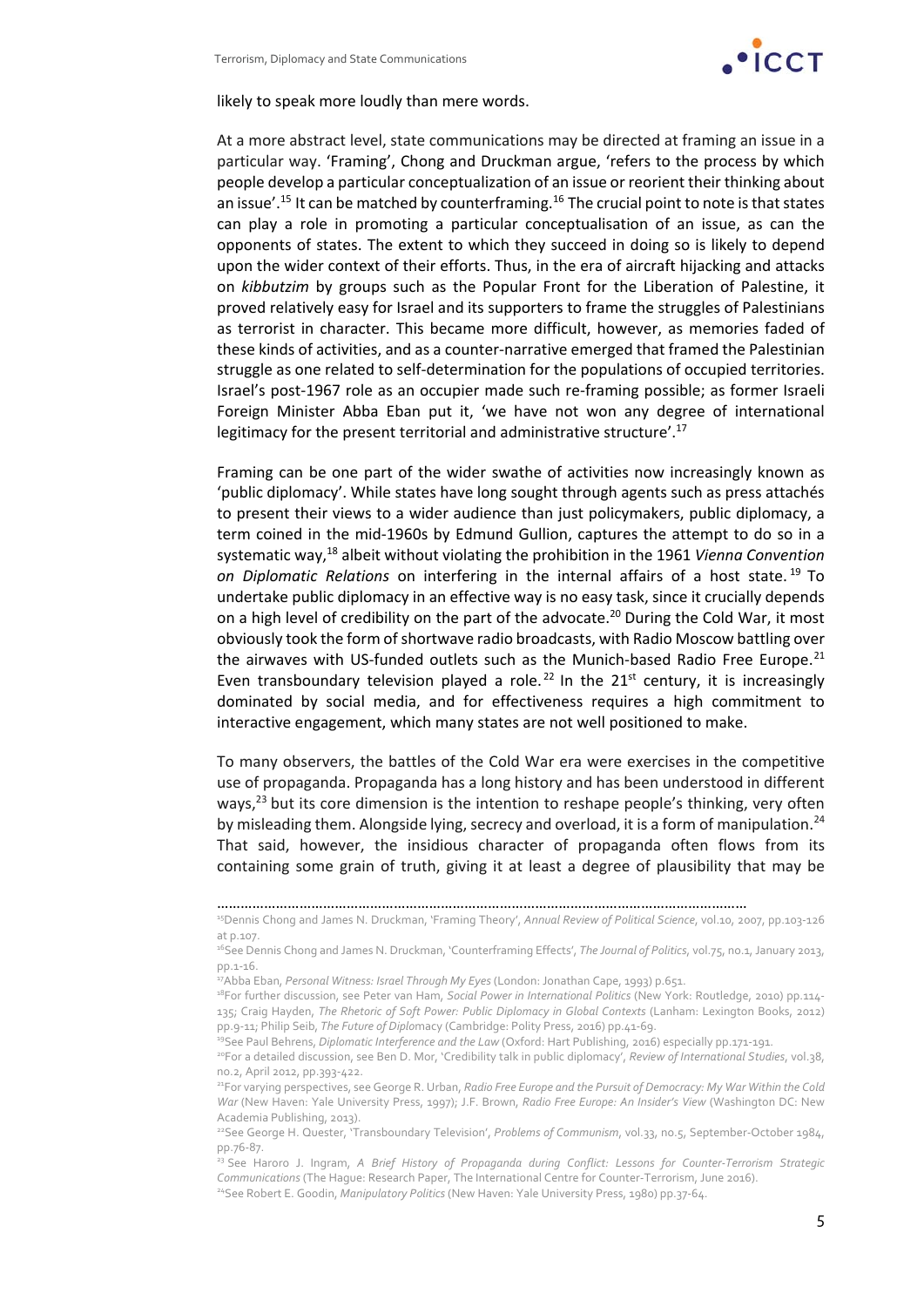

denied to patent and obvious lies. Propaganda tends to be marked by exaggeration, by selectivity of information supplied, or by interpretations designed to create impressions known to be false. In confronting an evil opponent, there may be a good case for resorting to some use of propaganda, although the risks in doing so need also to be recognised. Much riskier is the resort to *dezinformatsiia*, a Russian term most commonly translated as 'disinformation', and used during the Cold War to refer to the fabrication of 'news' stories by agencies in the Soviet bloc to discredit anti-Soviet forces.<sup>25</sup> Very little evidence surfaced to suggest that this kind of activity did much at all to advance Soviet interests, and the demolition of such stories opened the door to withering counterattacks on the Soviet system more broadly.26

States can also engage in the propagation of strategic narratives with respect to particular issues. Sir Lawrence Freedman has defined strategic narratives as 'compelling story lines which can explain events convincingly and from which inferences can be drawn'. <sup>27</sup> The importance of such narratives cannot be overestimated. One of the turning points of the Second World War was the replacement of Neville Chamberlain as British Prime Minister by Winston Churchill. Churchill was a rhetorician of the highest order, $^{28}$  and an almost immediate consequence of his accession was the emergence of a coherent and compelling strategic narrative, articulated by Churchill, which served to focus the efforts of the British public on firmly supporting the government's war aims. By contrast, Chamberlain's pedestrian narrative in the months before he lost the premiership entirely lacked the capacity either to inspire, or to instill a sense of purpose. This experience is as pertinent to contemporary action against terrorism as it was to the struggle against Nazism in 1940. But once a clearstrategic narrative has been developed, it is necessary to disseminate it in a sophisticated fashion. Effective state communications need to be *integrated, multidimensional,* and *persuasive*. Often they are anything but. The following sections set out some reasons why this is the case, in the process shedding light on problems that need to be addressed in crafting effective communications to deal with the threat posed by organised terrorist groups. To simplify the discussion, the following sections examine in turn issues of message formulation, message receipt and multiple audiences; but in practice these issues often shade into each other, and calculating exactly which problem may have played the greatest role in thwarting an exercise in communication may be quite difficult.

### Some problems of message formulation

A wide range of factors can contribute to poor formulation of communications, and the following paragraphs can only scratch the surface of what is a very complex problem. Nonetheless, they offer a starting point for a discussion which can be augmented with specific information about different countries and the challenges that they face.

Modern states are typically administered by a multiplicity of hierarchical bureaucratic agencies, the activities of which may need to be coordinated.<sup>29</sup> In interstate wars in the

<sup>………………………………………………………………………………………………………………………</sup>

<sup>25</sup>See RichardH. Shultz and RoyGodson,*Dezinformatsiia: Active Measuresin Soviet Strategy* (WashingtonDC: Pergamon‐ Brassey's, 1984).

<sup>26</sup>See, for example, Leszek Kolakowski, 'Totalitarianism and the Virtue of the Lie', in Irving Howe (ed.), *1984 Revisited: Totalitarianism in Our Century* (New York: Harper & Row, 1983) pp.122‐136.

<sup>27</sup>Lawrence Freedman, *The Transformation of Strategic Affairs* (London: Adelphi Paper no.379, Routledge, 2006) p.22.

<sup>28</sup>For examples of the diverse rhetorical devices Churchill was capable of deploying, see Ben Schott, *Schott's Original Miscellany* (London: Bloomsbury, 2002) pp.98‐99.

<sup>29</sup>On the evolution of the modern state, see Gianfranco Poggi, *The Development of the Modern State: A Sociological Introduction* (London: Hutchinson, 1978); Martin van Creveld, *The Rise and Decline of the State* (Cambridge: Cambridge University Press, 1999); Graeme Gill, *The Nature and Development of the Modern State* (New York: Palgrave Macmillan, 2016).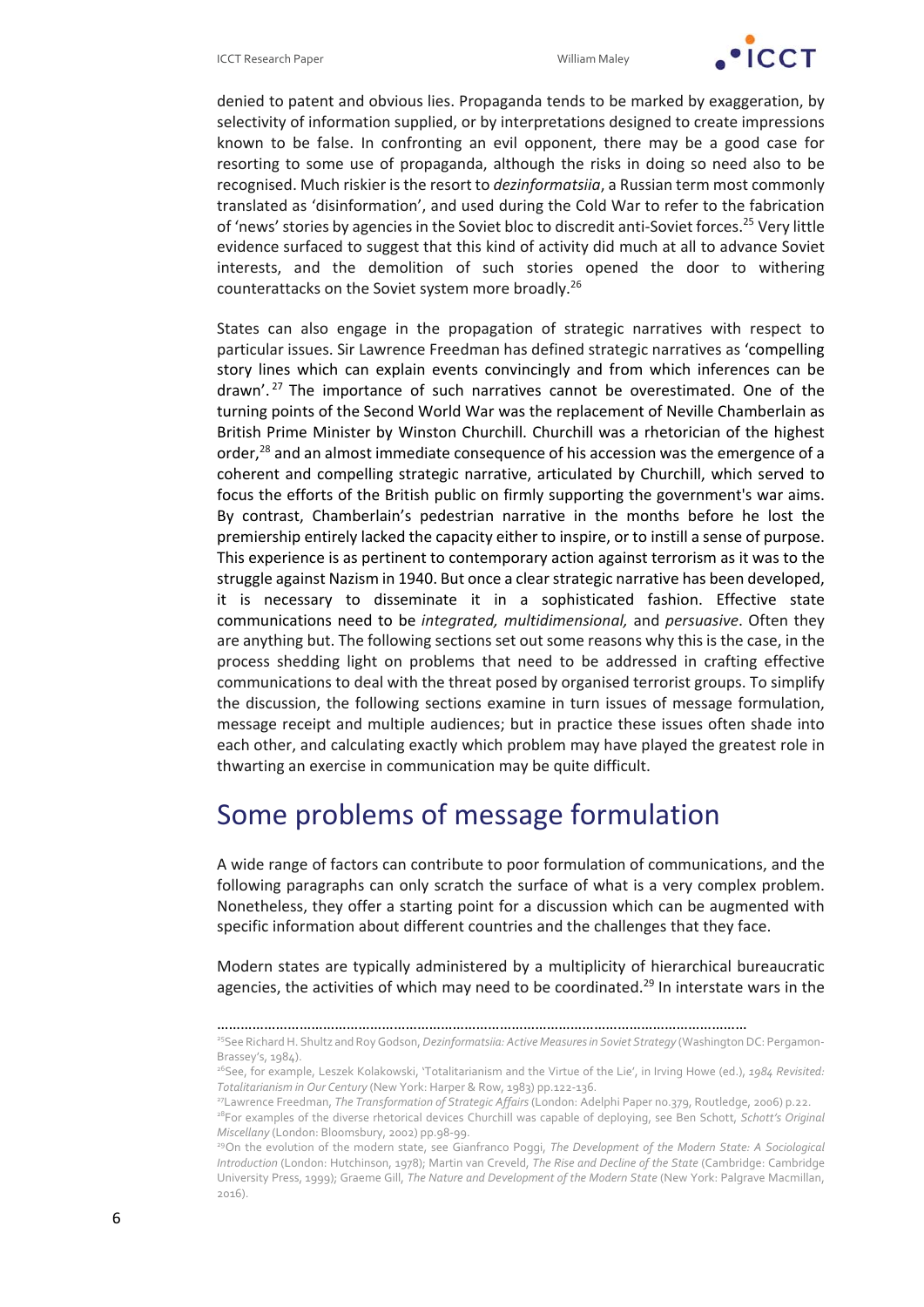

past, the challenges of coordination may have been less acute than in the  $21<sup>st</sup>$  century: wartime censorship could be used to ensure coherent messaging, and defence ministries and military commands were likely to dominate the devising of messages. The story is rather different when the 'enemy' is a transnational terrorist group, when censorship is not available, and when responses to terrorism have a 'whole of government' character involving armies, police forces, security agencies, border control instrumentalities, and potentially other agencies of the state as well. Here, the benefits of having specialised agencies need to be balanced against the costs of the fragmentation of state functions. The simplistic solution to this problem is to fuse agencies in some kind of super ministry, but since the agencies to be fused may well have distinct priorities and organisational cultures, this may not prove an effective form of coordination. Furthermore, even within a single agency, it may be difficult to regulate and control the messages that emanate from within it. For example, at one point in the history of the US-funded Radio Liberty, it became clear that broadcasters with agendas of their own were disseminating messages in Russian that were 'antidemocratic, anti‐Western, anti‐Polish, anti‐Catholic, and even anti-Semitic', $30$  in a way that was emphatically not in keeping with the internal guidelines governing Radio Liberty broadcasts.

Coordination problems arise in part because of the obvious reality that different bureaucratic organisations can have different priorities, and even if they agree on broad objectives, they may differ as to the means by which those objectives should best be pursued.<sup>31</sup> This can fuel quite fierce interagency conflict and rivalry. It can also it can also lead to freelancing of a kind that can be ruinous for public diplomacy or an effective communication strategy. Two egregious Australian examples merit discussion. In January 2001, the Australian Minister for Immigration and Multicultural Affairs, Philip Ruddock, embarked on a tour of the Middle East, focused on dissuading potential refugees from seeking to approach Australia by boat. One document issued in the Minister's name stated that 'your children will abandon your traditional way of life in favour of modern "western" ways. You will lose control of your children, who will rebel and question your authority and your religious beliefs'. The notion that this kind of argument would deter refugees fleeing regimes such as that of Saddam Hussein in Iraq or the Taliban in Afghanistan was risible. More seriously, a glossy brochure with a coloured photo on the cover was prepared for distribution in Arabic and Persian, but those who assembled it were apparently unaware that the scripts in these languages move in the opposite direction to English, as a result of which the entire booklet was printed backwards. This clumsy endeavour attracted very adverse press comment, and the minister was forced to withdraw the material.<sup>32</sup> It also caused outrage in the Department of Foreign Affairs and Trade, which had not been consulted about the proposed information campaign, and almost certainly would have identified the problems with the campaign had it been consulted More recently, the Immigration Department produced a cartoon booklet to try to dissuade Afghan Hazara refugees from approaching Australia.<sup>33</sup> It concluded with an image of an Hazara man distressed at missing a dance depicted in a 'thought bubble' above his head. Unfortunately, the dancers in the 'bubble' were, by costume and dance style, quite obviously ethnic *Pushtuns*, that is, members of an ethnic group whom a significant number of Hazaras are

<sup>………………………………………………………………………………………………………………………</sup>

<sup>30</sup> James Critchlow, *Radio Hole‐in‐the Head/Radio Liberty: An Insider's Story of Cold War Broadcasting* (Lanham: The American University Press, 1995) p.174,

<sup>31</sup>See William A. Niskanen, *Bureaucracy and Representative Government* (Chicago: Aldine Atherton, 1971) pp.36‐42.

<sup>32</sup>See Benjamin Haslem, 'Outrage at Kit to Deter Illegal Immigrants', *The Australian*, 10 January 2001; Benjamin Haslem, 'Ruddock Withdraws Scare Sheet', *The Australian*, 11 January 2001.

<sup>33</sup> See http://www.news.com.au/national/the-federal-government-uses-a-comic-book-to-stop-the-boats/storyfncynjr2‐1226824447746 (accessed 11 October 2017).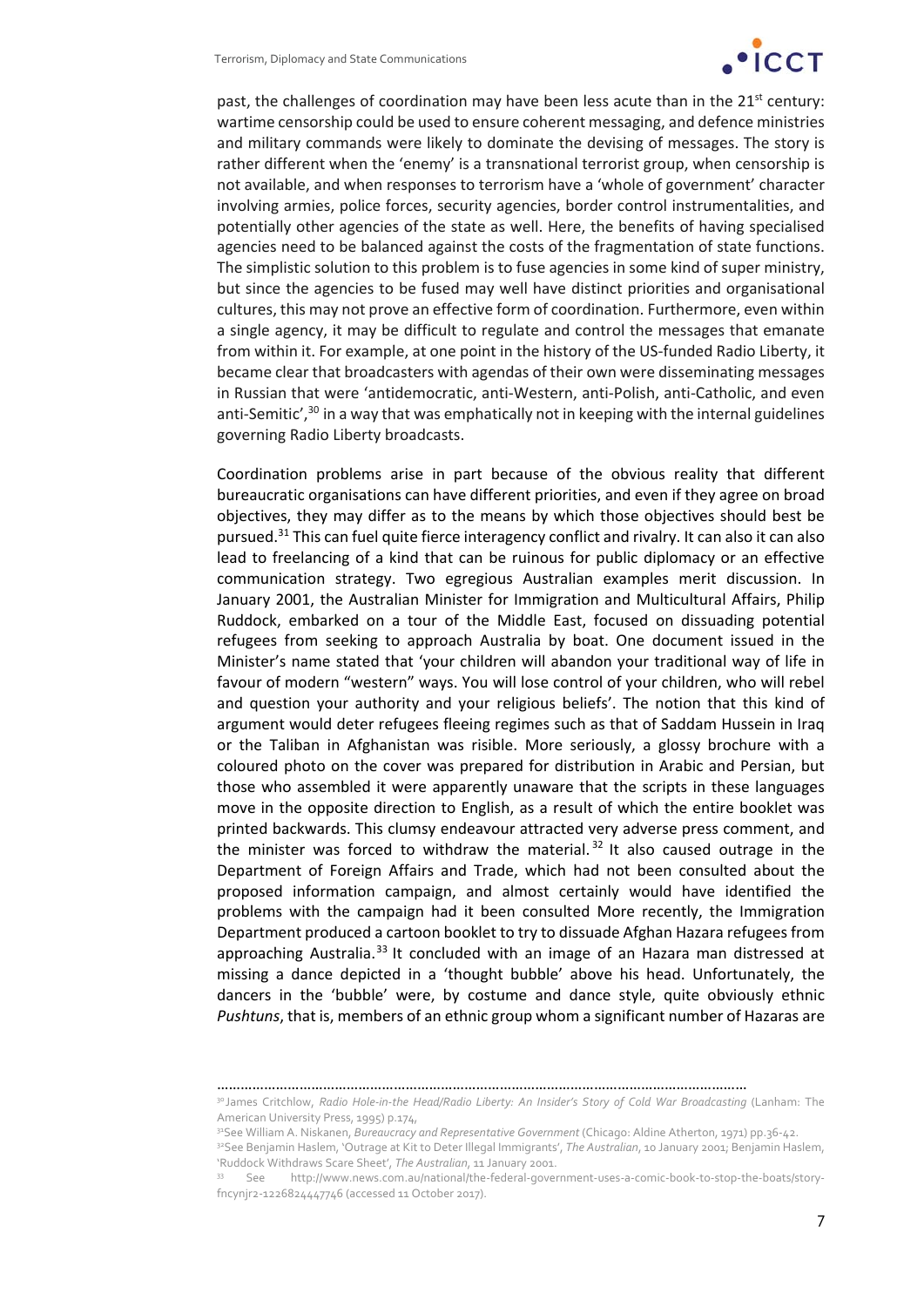

inclined to view as potential oppressors. $34$  Again, input from other agencies might well have led to this being corrected before the booklet was disseminated. Cases such as these demonstrate the extreme importance of having the right agencies vet material from the perspective of the cultures into which they are to be injected.

A further complication that can arise is a product of the alliance entanglements which may limit how far a state can go in crafting messages of its own. A junior partner in an asymmetric alliance may find itself hostage to the dexterity (or lack of dexterity) in communications displayed by the senior partner. This might be tersely summarised as the 'Trump Twitter Problem'. Twitter, a tool that has been in use since 2006 with some 500 million 'tweets' of no more than 140 characters being written every day,  $35$  has proved extremely popular with the US President, but his venturesinto Twitter have often proved extraordinarily maladroit, with the potential to embarrass alliance partners obliged to treat him as if he were no different from any other occupant of the Oval Office.<sup>36</sup> Yet this pales in comparison to the problems that can arise in the context of a multi‐state alliance such as NATO. Here, all the member states have their own domestic politics, and leaders with incentives to craft messages of their own that serve their domestic political interests. <sup>37</sup> Under such circumstances, producing coherent communications on the part of such an alliance as a whole may seem an almost insuperable task. At the very least, it demands a high level of maturity and discipline on the part of *all* the participating actors, as well as institutional structures that facilitate efforts to coordinate messaging, and ultimately a recognition that effective communications are important. Not one of these is especially easy to procure.

One further point to note is so obvious that it is easy to overlook, namely that it is not possible to convey a coherent message unless one has a coherent message to convey. One of the greatest challenges that NATO faced in communications in Afghanistan was that at least until the NATO Summit in Bucharest in 2008, there was simply not a well‐ articulated mission objective that could underpin a coherent strategic narrative.<sup>38</sup> On the contrary, a range of member states had articulated a range of objectives with respect to the mission that suggested high‐level confusion about what was to be achieved, and left both the Afghan government and the people of Afghanistan somewhat mystified. The contrast with Britain in 1940 could hardly have been greater. Within a month of assuming the prime ministership, Churchill had disposed of any disposition within his cabinet to negotiate some kind of 'peace' with Hitler,<sup>39</sup> and set the scene for an exceptionally clear strategic narrative that guided Britain's approach to Germany until the end of the Third Reich in 1945.

### Problem of message receipt

Just as problems can arise in the formulation of messages, so too can problems arise in their receipt. Some problems in the receipt of messages flow directly from challenges of translation from one language to another. It is by now well‐established that translations

<sup>………………………………………………………………………………………………………………………</sup>

<sup>34</sup>For a discussion of the position of Hazaras in Afghanistan, see Niamatullah Ibrahimi, *The Hazaras and the Afghan State: Rebellion, Exclusion and the Struggle for Recognition* (London: Hurst & Co., 2017).

<sup>35</sup>See Seib, *The Future of Diplomacy*, p.16.

<sup>36</sup>That this is not the case emerges clearly from Michael Wolff, *Fire and Fury: Inside the Trump White House* (New York: Henry Holt, 2018) pp.304‐305.

<sup>&</sup>lt;sup>37</sup>The Afghanistan case provides a powerful example of how domestic factors can shape individual states' approaches to a wider NATO mission: see David P. Auerswald and Stephen M. Saideman, *NATO in Afghanistan: Fighting Together, Fighting Alone* (Princeton: Princeton University Press, 2014).

<sup>38</sup> See William Maley, *Transitioning from Military Interventions to Long‐Term Counter‐Terrorism Policy: The Case of Afghanistan (2001‐2016)* (TheHague: International Centre for Counter‐Terrorism; Leiden:Universiteit Leiden, 2016) p.37. 39See John Lukacs, *Five Days in London: May 1940* (New Haven: Yale University Press, 1999).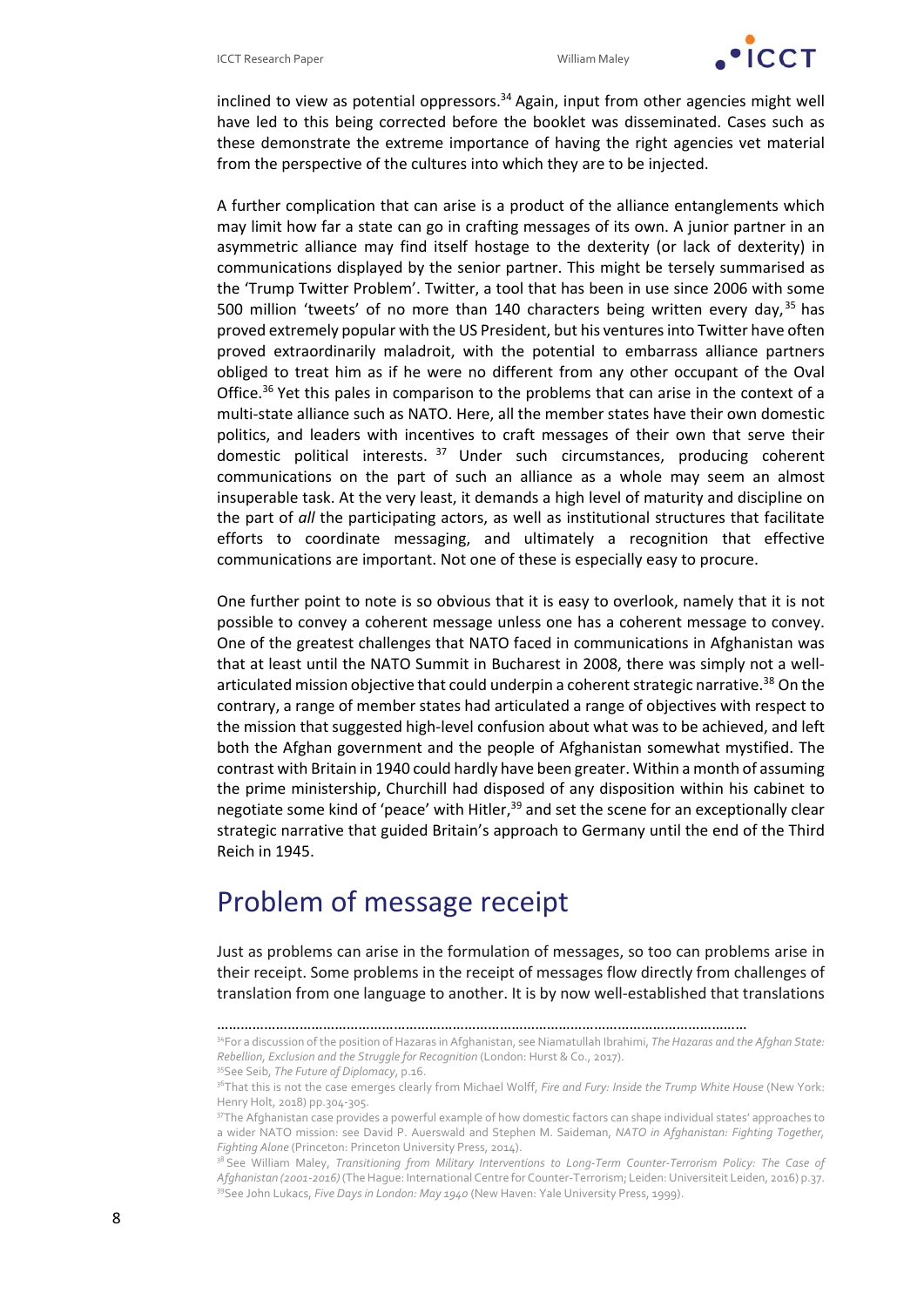

are more complex exercises than one might think, not least because natural languages are not only constituted by rules of grammar and collections of vocabulary, but reflect 'cultural scripts' that may surface in metaphors that defy literal translation, or in patterns of expression that are idiosyncratic rather than universal. Indeed, some words simply defy efforts to translate them in any simple way into other natural languages, although there are tools available to linguists to try to overcome this problem.<sup>40</sup> A notorious example was an October 2005 speech delivered by the then president of Iran, Mahmoud Ahmadinejad. Quoting the leader of the 1979 Iranian revolution, he remarked that 'our dear Imam proclaimed that the occupier‐regime of Jerusalem should be effaced from the page of time' (*Imam‐e aziz‐e ma farmudand keh in rezhim‐e ashghalgar‐e Quds baid azsafheh‐i ruzgar mahv shavad*). Thisfigurative formulation, most likely intended merely as a reiteration of Supreme Leader Ali Khamanei's argument for 'the defeat of Zionist ideology and dissolution of Israel through a "popular referendum", $41$  was translated as a direct threat to wipe Israel 'off the map', and led to a storm of international protest.<sup>42</sup>

Some communication problems flow from cultural insensitivity rather than difficulties of translation, illustrating the complex interplay, noted earlier, that can arise between message receipt and message formulation. A rather spectacular example occurred in September 2017 when US forces distributed in Parwan province in Afghanistan a cartoon which depicted NATO forces as a lion chasing a Taliban dog. The only problem was that the cartoonist chose to put on the side of the dog the Muslim profession of faith (*shahada*).43 Since many in Afghanistan regard dogs as unclean, this was an astounding lapse, virtually guaranteeing that some who saw the cartoon would see it as attacking Islam rather than the Taliban. US military leaders rapidly issued a heartfelt apology, and to some degree the damage was contained, not least because the area of Afghanistan in which the image was distributed was one where quite a substantial component of the population is hostile to the Taliban and sympathetic to efforts directed against. Nonetheless, the question remains how such a mistake could have been made in the first place. Two obvious answers suggest themselves – poor training of staff as to how messages might be received, and poor mechanisms for vetting material before its dissemination – but others may surface as the episode is investigated in greater detail.

Mistakes of this kind are dangerous because they may be simply the trigger for the spread of damaging rumours about the objectives of forces engaged in efforts to counter terrorist groups. The extreme potency of rumours should never be underestimated,<sup>44</sup> especially in societies where oral communication has long been a preferred form of messaging. Rumours have historically been recognised as a danger even in entrenched democracies: the World War Two expression 'loose lips sink ships' comes to mind. In

<sup>………………………………………………………………………………………………………………………</sup>

<sup>40</sup>See William Maley, 'Minimal English and Diplomacy', in Cliff Goddard (ed.), *Minimal English for a Global World: Improved Communication Using Fewer Words* (New York: Palgrave Macmillan, 2017) pp.71‐93. On complexities of cross‐ cultural communication from a linguistic perspective, see Wierzbicka, *Semantics: Primes and Universals*; Anna Wierzbicka, *Cross‐Cultural Pragmatics: The Semantics of Human Interaction* (Berlin: Mouton de Gruyter, 2003); Cliff Goddard (ed.), *Ethnopragmatics: Understanding Discourse in Cultural Context* (Berlin: Mouton de Gruyter, 2006); Cliff Goddard, *Semantic Analysis: A Practical Introduction* (Oxford: Oxford University Press. 2011); Anna Wierzbicka, *Imprisoned in English: The Hazards of English as a Default Language* (New York: Oxford University Press, 2014); Cliff Goddard and Anna Wierzbicka, *Words and Meanings: Lexical Semantics across Domains, Languages and Cultures*(Oxford: Oxford University Press, 2014).

<sup>41</sup>Karim Sadjadpour, *Reading Khamanei: The World View of Iran's Most Powerful Leader* (Washington DC: Carnegie Endowment for International Peace, 2008) p.20.

<sup>42</sup>See Farzad Sharifian, 'Figurative language in international political discourse: The case of Iran',*Journal of Language and Politics*, vol.8, no.3, 2009, pp.416‐432 at pp.420‐421.

<sup>43</sup>See Shashank Bengali and Sultan Faizy, 'U.S. military apologizes for "highly offensive" leaflets it distributed in Afghanistan', *The Los Angeles Times*, 6 September 2017; Sune Engel Rasmussen, 'Taliban claim Afghan suicide attack as retaliation for US leaflet insult', *The Guardian*, 7 September 2017; Mujib Mashal, Fahim Abed and Fatima Faizi, 'Afghan Anger Simmers Over U.S. Leaflets Seen as Insulting Islam', *The New York Times*, 8 September 2017.

<sup>44</sup>Cass R. Sunstein, *On Rumors: How Falsehoods Spread, Why We Believe Them, and What Can Be Done* (Princeton: Princeton University Press, 2014).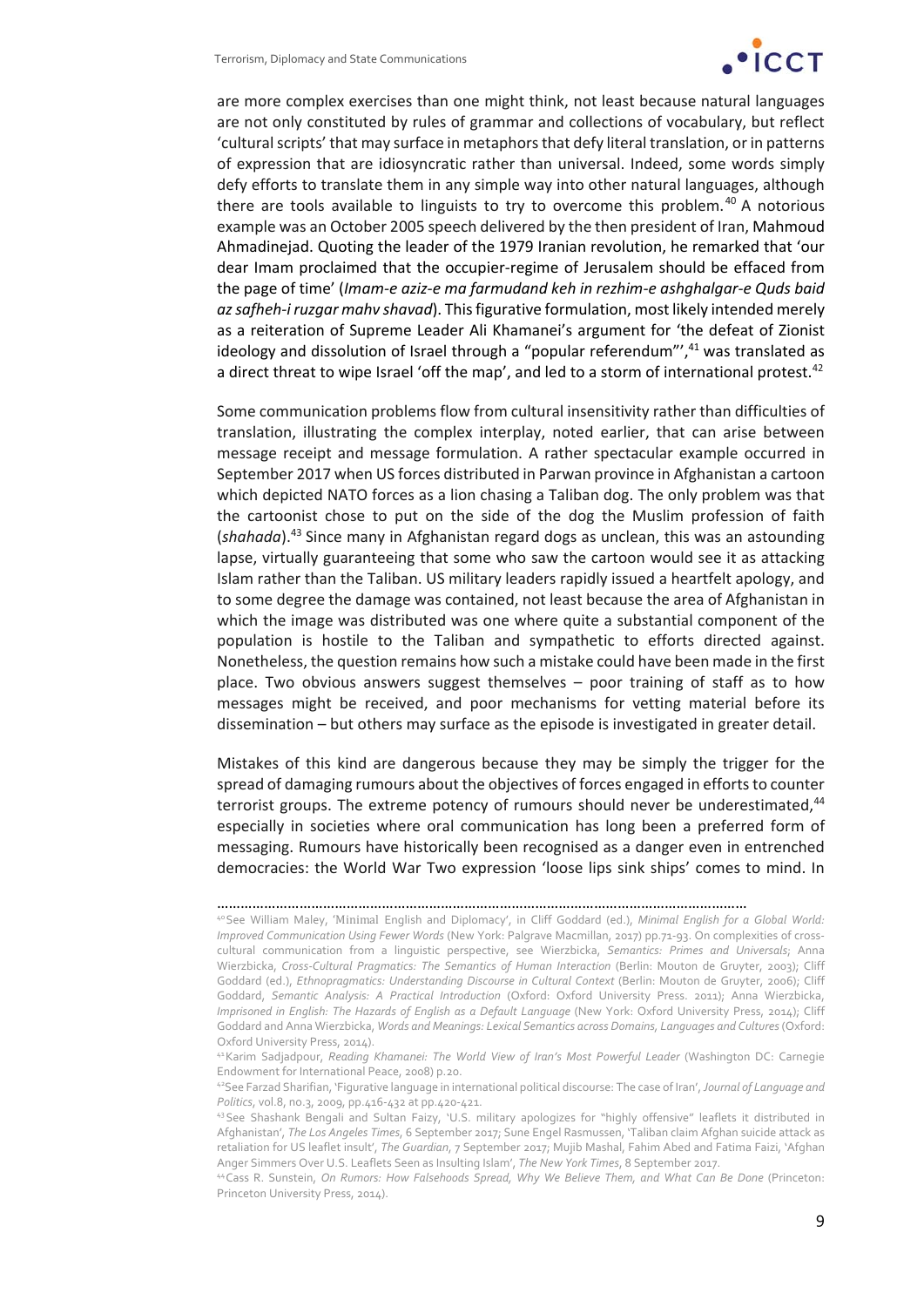

countries where the tradition of oral communication is strong, rumours may end up underpinning elaborate conspiracy theories, of a kind that have proved ubiquitous in the Middle East. <sup>45</sup> Furthermore, the party game variously called 'Russian whispers' or 'Chinese whispers' serves as a reminder that the content of rumours may change either subtly or dramatically as they move from one messenger to the next, not necessarily as a result of malevolence, but simply because people's recollections of exactly what they have been told can be imperfect. There is no easy solution to this problem, other than avoiding the triggering of rumours in the first place.

There are also several sobering points to note relating to the broad receptiveness to messages of an audience. A target audience may be unreceptive to communicationsthat seem to emanate from an official source. The fact that states do from time to time make use of propaganda gives rise to the risk that all or most of their efforts at communications in the realm of counterterrorism may be seen in a similar light. Outlets such as Radio Liberty and Radio Free Europe during the Cold War were often described as propaganda sources by the USSR and its defenders,<sup>46</sup> but they benefited from two advantages. One was that the media output of the Soviet Union and its Eastern Bloc satellites was so blatantly and unsubtly propagandistic that any lapses on the part of RL and RFE paled by comparison. $47$  The other was that in producing their programs, these radio stations genuinely sought precision in their content, even to the point of eschewing any references to the Soviet Army as the 'Red Army' (*Krasnaia armiia*) when referring to the period after the discontinuation of that designation in 1946.<sup>48</sup> These very specific advantages, however, may not be available when communications to counter terrorism are being crafted. To give a contemporary example of this problem, there is some evidence in Afghanistan that civilian casualties inflicted by the Taliban do not produce as adverse a reaction as civilian casualties at the hands of the United States and its allies<sup>49</sup> – even though more than two‐thirds of civilian deaths since 2007 have been at the hands of anti‐government elements.50

Some audiences, of course, may prove *totally* unreceptive to the content of even the most carefully‐crafted messages. Hard‐core ideologues are unlikely to shift their positions to any appreciable degree, and where messianic sanctions reinforce the disposition to engage in terrorist activities, those who are thus motivated may have minds entirely closed to alternative messaging.<sup>51</sup> Fortunately, this is not the whole story. Even if not *all* supporters of a group can be shifted by effective communications, there may still be considerable advantagesin shifting at least*some*. In particular, it isimportant not to forget that very often those who are seen as'fundamentalists' are under the sway of charismatic leaders,<sup>52</sup> and that the elimination or discrediting of such leaders may lead to a repositioning by at least some of their followers.

45See Matthew Gray, *Conspiracy Theories in the Arab World: Sources and Politics* (London: Routledge, 2010). 46On Soviet reactions, see Simo Mikkonen, 'Stealing the Monopoly of Knowledge? Soviet Reactions to U.S. Cold War Broadcasting', *Kritika: Explorations in Russian and Eurasian History*, vol.11, no.4, Fall 2010, pp.771‐805. Soviet sources routinely used the term 'bourgeois falsifier' (*burzhuaznyi fal'sifikator*) to describe critics of the Soviet system.

<sup>………………………………………………………………………………………………………………………</sup>

<sup>47</sup>For some discussion, see Igor Golomstock, *Totalitarian Art in the Soviet Union, The Third Reich, Fascist Italy, and the People's Republic of China* (New York: The Overlook Press, 2011)

<sup>48</sup>Interview with Keith Bush, Research Director, Radio Liberty, Munich, 21 January 1986.

<sup>49</sup>See Jason Lyall, Graeme Blair and Kosuke Imai, 'Explaining Support for Combatants during Wartime: A Survey Experiment in Afghanistan', *American Political Science Review*, vol.107, no.4, November 2013, pp.679‐705.

<sup>50</sup>See William Maley, *Transition in Afghanistan: Hope, Despair and the Limits of Statebuilding* (London: Routledge, 2018) pp.169‐185.

<sup>51</sup>See David C. Rapoport, 'Messianic Sanctions for Terror', *Comparative Politics*, vol.20, no.2, January 1988, pp.195‐213; Angel Gomez, Lucia Lopez‐Rodriguez, Hammad Sheikhm Jeremy Ginges, Lydia Wilson, Hoshang Waziri, Alexandra Vasquez, Richard David and Scott Atran, 'The devoted actor's will to fight and the spiritual dimension of human conflict', *Nature Human Behaviour*, vol.1, September 2017, pp.673‐679.

<sup>52</sup>On charisma, seeHaroro J. Ingram, *The Charismatic Leadership Phenomenon in Radical and MilitantIslamism* (Aldershot: Ashgate, 2013).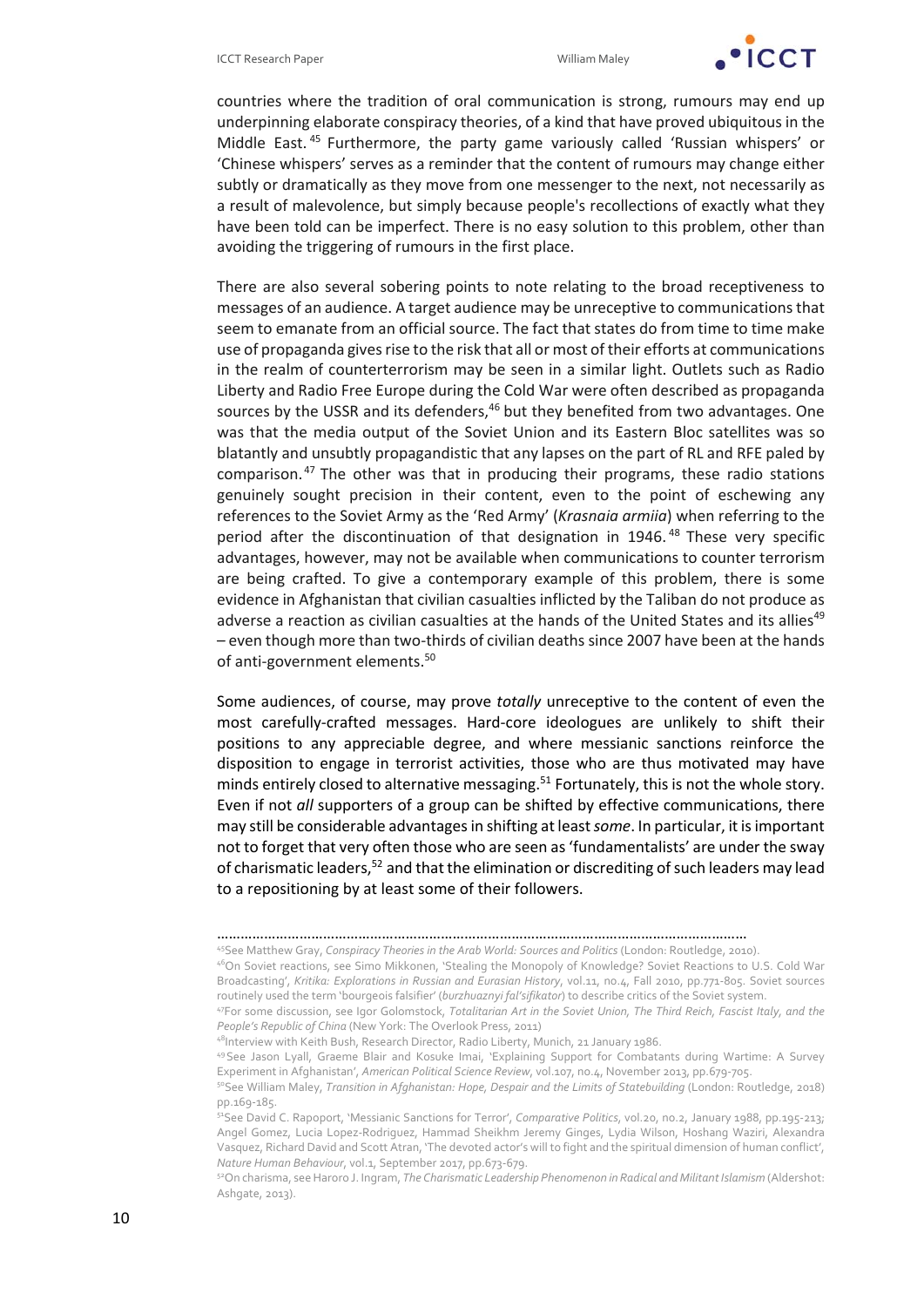

## Challenges of multiple audiences

In addition to the challenges just noted, which can arise in respect of communications with a single and homogeneous target group, there are particular challenges associated with the likelihood that particular communications may reach multiple audiences. Diplomats have long been alert to this issue, sometimes described as involving 'two-level games' in which both domestic and foreign constituencies may hear and respond to messages or signals.53 This was an issue for US President John F. Kennedy on 22 October 1962 when he used a television broadcast to notify the American public and the wider world that the US had obtained evidence of the development of a missile-launch capability on Cuba that would allow Soviet‐supplied missiles to strike targets in the United States with very little warning.<sup>54</sup> With US mid-term elections scheduled for 6 November 1962, Kennedy was hardly in a position to ignore a domestic audience. But at the same time, he had to be extremely cognisant of the danger that any ill‐chosen language could aggravate what was already an extremely dangerous situation. On the whole, Kennedy received an excellent assessment from historians for his handling of the crisis, <sup>55</sup> not least because his messaging proved to be notably dexterous. By contrast, President George W. Bush's decision to formulate his administration's response to the September 11, 2001 terrorist attacks as a 'war on terror', while doubtless popular with his domestic audience, had the effect of framing al-Qaeda and its associates not as vicious murderers but as participants in a cosmic struggle, a status they were doubtless happy to adopt since it resonated with the very way in which they had sought to project themselves to their putative followers, as in Osama Bin Laden's February 1998 'Declaration of Jihad Against Jews and Crusaders'.56

Multiple audiences can also be found within single states, and an information campaign designed to undermine the operations of a terrorist group such as ISIS needs to be assembled with this reality firmly in mind. The populations of states with a serious terrorism problem are often segmented in complex ways, with (*inter alia*) sectarian identifications, ethnic or tribal backgrounds, physical location, political values, ideological orientations and calculations of interest dividing people into clusters, albeit with fluid or flexible boundaries. In states such as Iraq and Syria, the mere fact that ISIS is overwhelmingly comprised of Sunni Muslims does not mean that all Sunni groups are a problem;<sup>57</sup> but this risks being lost if an information campaign is mainly focused on mobilising Shiite Muslims as a distinct force. In some circumstances, a largely local activity such as the scattering of leaflets from the air, the challenges may not be particularly acute unlessthere issomething in the leaflet that islikely to provoke adverse attention from a wider audience. The situation is rather different, however, when radio broadcasts, television transmissions, or social media are being employed as dominant tools for communication. Here, the audiences that are reached by such media may be quite diverse, with a capacity to respond in varying ways to particular messages.

<sup>………………………………………………………………………………………………………………………</sup>

<sup>53</sup>See Robert D. Putnam, 'Diplomacy and domestic politics: The logic of two‐level games', *International Organization*, vol.42, no.3, Summer 1988, pp.427‐460.

<sup>54</sup>For details of the crisis and its handling, see Michael Dobbs, *One Minute to Midnight: Kennedy, Khrushchev and Castro on the Brink of Nuclear War* (New York: Alfred A. Knopf, 2008); Sheldon M. Stern, *The Cuban Missile Crisis in American Memory* (Stanford: Stanford University Press, 2012).

<sup>55</sup>For some dissent on this point, see Richard M. Pious, 'The Cuban Missile Crisis and the Limits of Crisis Management', *Political Science Quarterly*, vol.116, no.1, Spring 2001, pp.81‐105.

<sup>56</sup>See 'Nas Bayan al‐Jabhah al‐Islamiyah al‐Alamiyah li‐Jihad al‐Yahud wa al‐Salibiyin', *Al‐Quds al‐Arabi* (London), 23 February 1998, p.3.

<sup>57</sup>For detailed discussion of ISIS, see Fawaz A. Gerges, *ISIS: A History* (Princeton: Princeton University Press, 2016).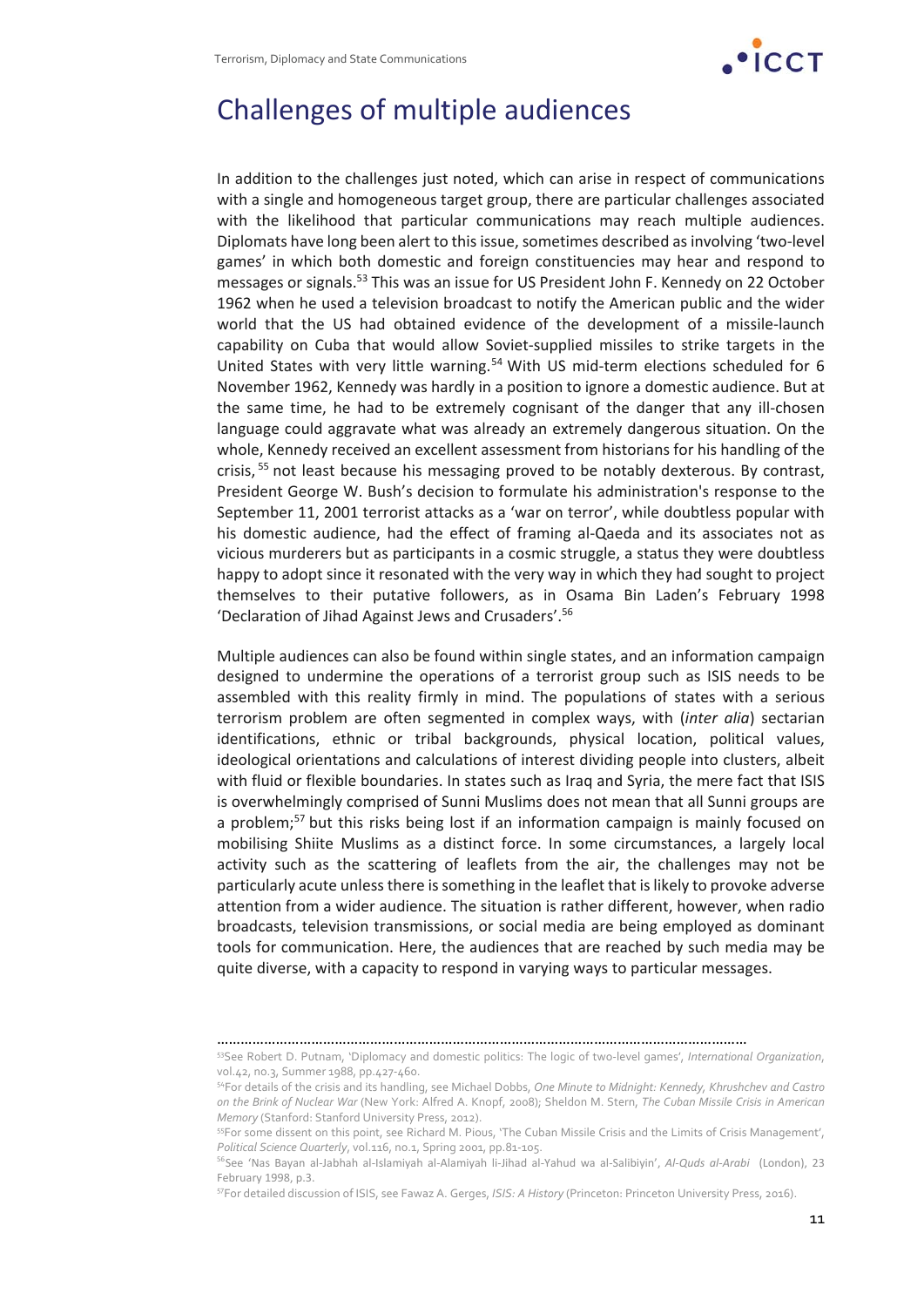

### Some implications

The challenges detailed above suggest that crafting effective communications to confront the threat posed by terrorist groups is no easy undertaking. Once one becomes entangled in the minutiae of argument, a great deal of skill may be required in order to mount an effective riposte to the kinds of propaganda claims that terrorists can increasingly disseminate through modern media, especially social media. But that said, it is worth noting that the psychology of a situation may be turned around not so much by a point‐by‐point refutation of specific propaganda claims, but rather by an approach that credibly conveys the message that terrorists are likely to prove to be losers. This is not an area where those opposing terrorists can afford to vacate the field: groups such as the Taliban have arguably done better in 'wars of ideas' than anyone might have expected, building a reputation which gives them political and battlefield advantages despite a lack of strong normative or prudential support.58

This is hardly a novel claim. Thomas Hobbes in 1651 offered the penetrating insight that 'Reputation of power, is Power'.59 Even if terrorist groups have had considerable success in securing a degree of normative support, this does not mean that they cannot be undermined by prudential factors. Many people prefer to be on winning rather than losing sides; as André Malraux once remarked in another context, 'I shall be on your side only when you will be on top'.<sup>60</sup> This reality gives rise to the possibility in the information sphere of what social scientists have called 'cascades': an 'informational cascade' occurs 'when people start attaching credibility to a proposition *P* … merely because other people seem to accept *P*'.61 In other words, an effective communications campaign does not need to persuade *everyone* of the points that it sets out to make; it may be sufficient if it can persuade enough of those people on whose apparent judgments others are likely to rely. This, interestingly, was a reality understood during the Second World War by both Churchill *and* Hitler. The latter's utter refusal to countenance the possibility of defeat seems to have been grounded, at least in part, in the realisation that once the tide had turned against the Third Reich, any concession that the war was lost could only precipitate an immediate internal collapse, something which Hitler managed to forestall for a quite remarkable period of time, although the distinctive power structure of Nazi Germany was also a major contributing factor.<sup>62</sup>

Communications directed at triggering a cascade of this kind may therefore be useful components of a counterterrorism strategy. But to return to an issue with which we began, it is vital to recognise that the credibility of such communications is crucial to their effectiveness. Telling outright lies is a very dangerous approach. As Sissela Bok puts it, 'trust and integrity are precious resources, easily squandered, hard to regain. They can thrive only on a foundation of respect for veracity'.63 Yet Mr Pick's demand for 'strict truth' may set too exacting a standard. Sir Isaiah Berlin, after delivering a moving eulogy to a famously‐difficult Oxford colleague, remarked that his strategy had been to tell the

………………………………………………………………………………………………………………………

<sup>58</sup>See Thomas H. Johnson, *Taliban Narratives: The Use and Power of Stories in the Afghan Conflict* (London: Hurst & Co., 2017).

<sup>59</sup>Thomas Hobbes, *Leviathan* (Cambridge: Cambridge University Press, 1996) p.62.

<sup>60</sup>Quoted in Simon Leys, *The Burning Forest: Essays on Culture and Politicsin Contemporary China* (London: Paladin, 1988) p.126.

<sup>61</sup>Timur Kuran and Cass R. Sunstein, 'Availability Cascades and Risk Regulation', *Stanford Law Review*, vol.51, no.4, April 1999, pp.683‐768 at p.721. This is the very phenomenon that Hans Andersen famously captured in his story 'The Emperor's New Clothes': see Hans Christian Andersen, *Stories and Tales* (London: Routledge, 2002) pp.81‐85.

<sup>62</sup>See Ian Kershaw, *The End: Hitler's Germany 1944‐45* (London: Allen Lane, 2011) pp.386‐400. 63Sissela Bok, *Lying: Moral Choice in Public and Private Life* (London: Quartet Books, 1980) p.249.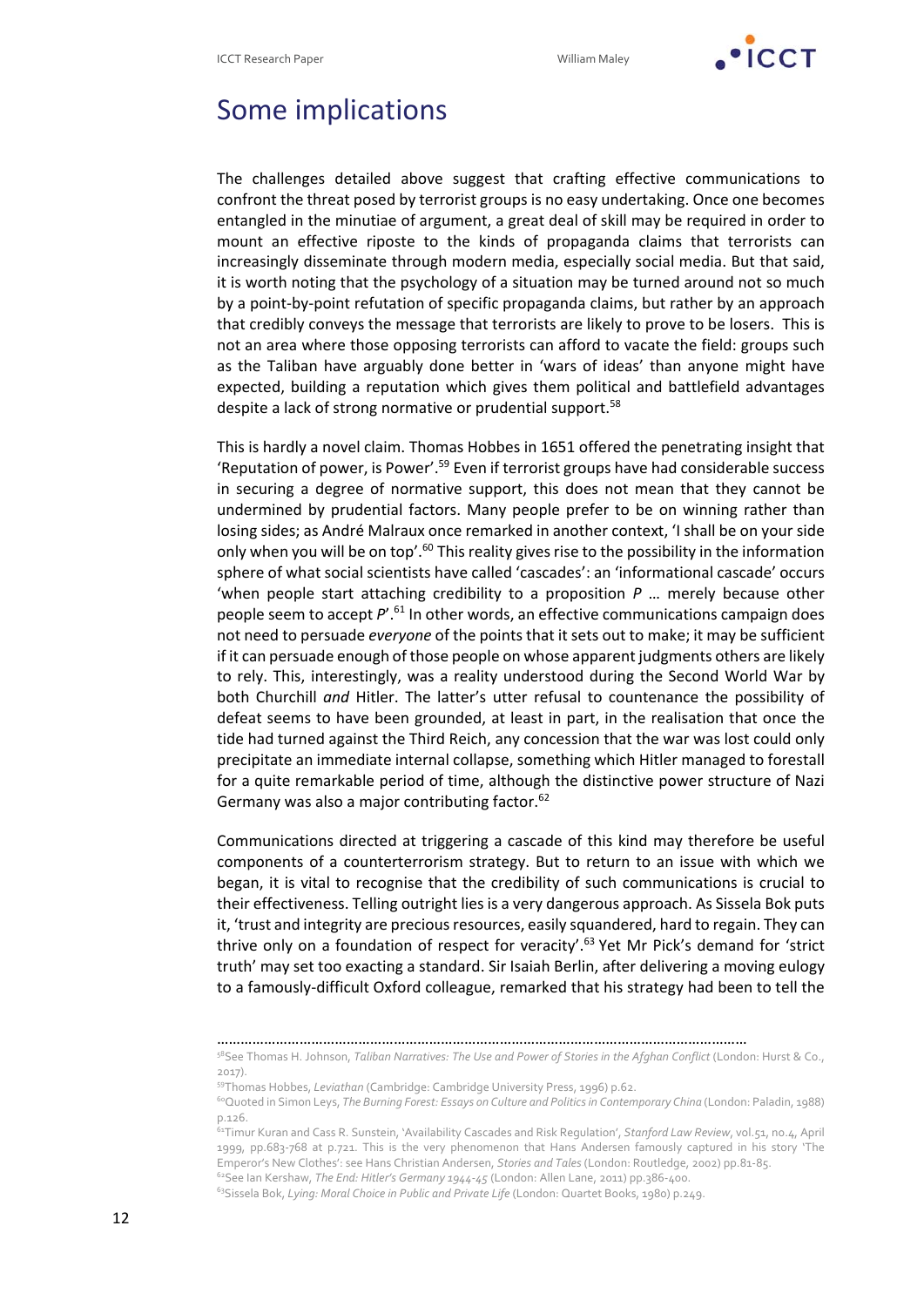

truth, and nothing but the truth, but not the whole truth.<sup>64</sup> This is the routine approach of skilled professional diplomats. It is also not a bad strategy for those who are seeking to influence the information environment within which efforts to counter terrorist groups are being pursued, or to precipitate cascades against them.

……………………………………………………………………………………………………………………… 64See Leslie Mitchell, *Maurice Bowra: A Life* (Oxford: Oxford University Press, 2009) p.308.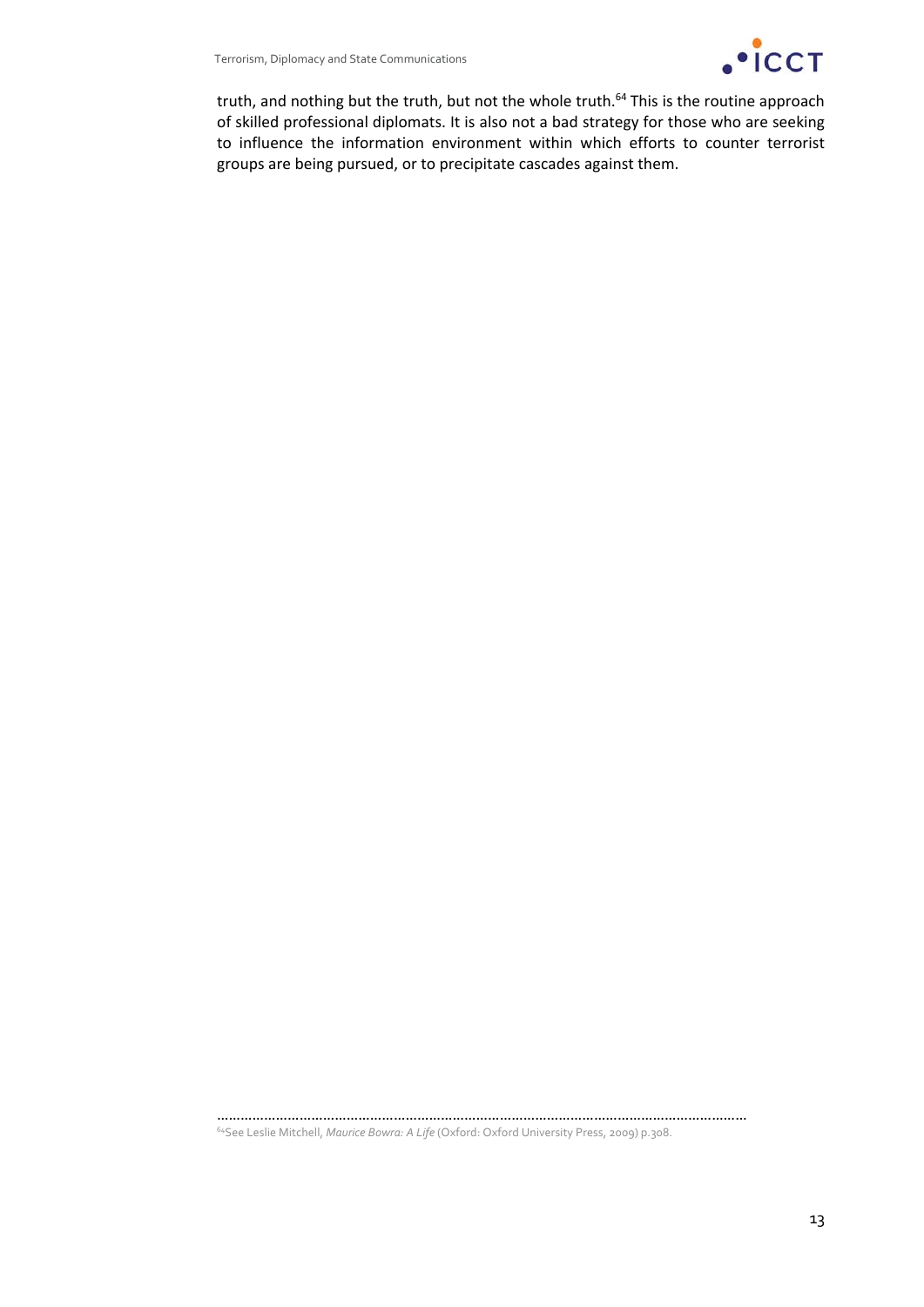

# **Bibliography**

Acuto, M. 'Diplomats in Crisis', *Diplomacy and Statecraft*, vol.22, no.3, September 2011, pp.521‐539.

*Al‐Quds al‐*Arabi, 'Nas Bayan al‐Jabhah al‐Islamiyah al‐Alamiyah li‐Jihad al‐Yahud wa al‐ Salibiyin', *Al‐Quds al‐Arabi* (London), 23 February 1998, p.3.

Auerswald, D.P and Stephen M. Saideman, *NATO in Afghanistan: Fighting Together, Fighting Alone* (Princeton: Princeton University Press, 2014).

Barber, N. *The War of the Running Dogs: How Malaya Defeated the Communist Guerrillas 1948‐1960* (London: Cassell, 2004)

Behrens, P. *Diplomatic Interference and the Law* (Oxford: Hart Publishing, 2016) pp.171‐ 191.

Bell, B. *The Conventions of Crisis: A Study in Diplomatic Management* (London: Oxford University Press, 1971) p.73.

Bengali, S and Sultan Faizy, 'U.S. military apologizes for "highly offensive" leaflets it distributed in Afghanistan', *The Los Angeles Times*, 6 September 2017

Bok, S. *Lying: Moral Choice in Public and Private Life* (London: Quartet Books, 1980) p.249.

Brown, J.F. *Radio Free Europe: An Insider's View* (Washington DC: New Academia Publishing, 2013)

Bush, K. Research Director, Radio Liberty, Munich, 21 January 1986.

Byman, D. 'Trump and Counterterrorism', *The National Interest*, no.147, January‐ February 2017, pp.66‐73 at p.67;

Cass R. Sunstein, *On Rumors: How Falsehoods Spread, Why We Believe Them, and What Can Be Done* (Princeton: Princeton University Press, 2014).

Chong, D and James N. Druckman, 'Counterframing Effects', *The Journal of Politics*, vol.75, no.1, January 2013, pp.1‐16.

Chong, D and James N. Druckman, 'Framing Theory', *Annual Review of Political Science*, vol.10, 2007, pp.103‐126 at p.107.

Colvin, I. *The Unknown Courier: The True Story of Operation Mincemeat* (London: Biteback Publishing, 2016).

Cooper, A. F, Brian Hocking and William Maley (eds), *Global Governance and Diplomacy: Worlds Apart?* (London: Palgrave Macmillan, 2008)

Cooper, D. *Operation Heartbreak* (London: Rupert Hart‐Davis, 1950).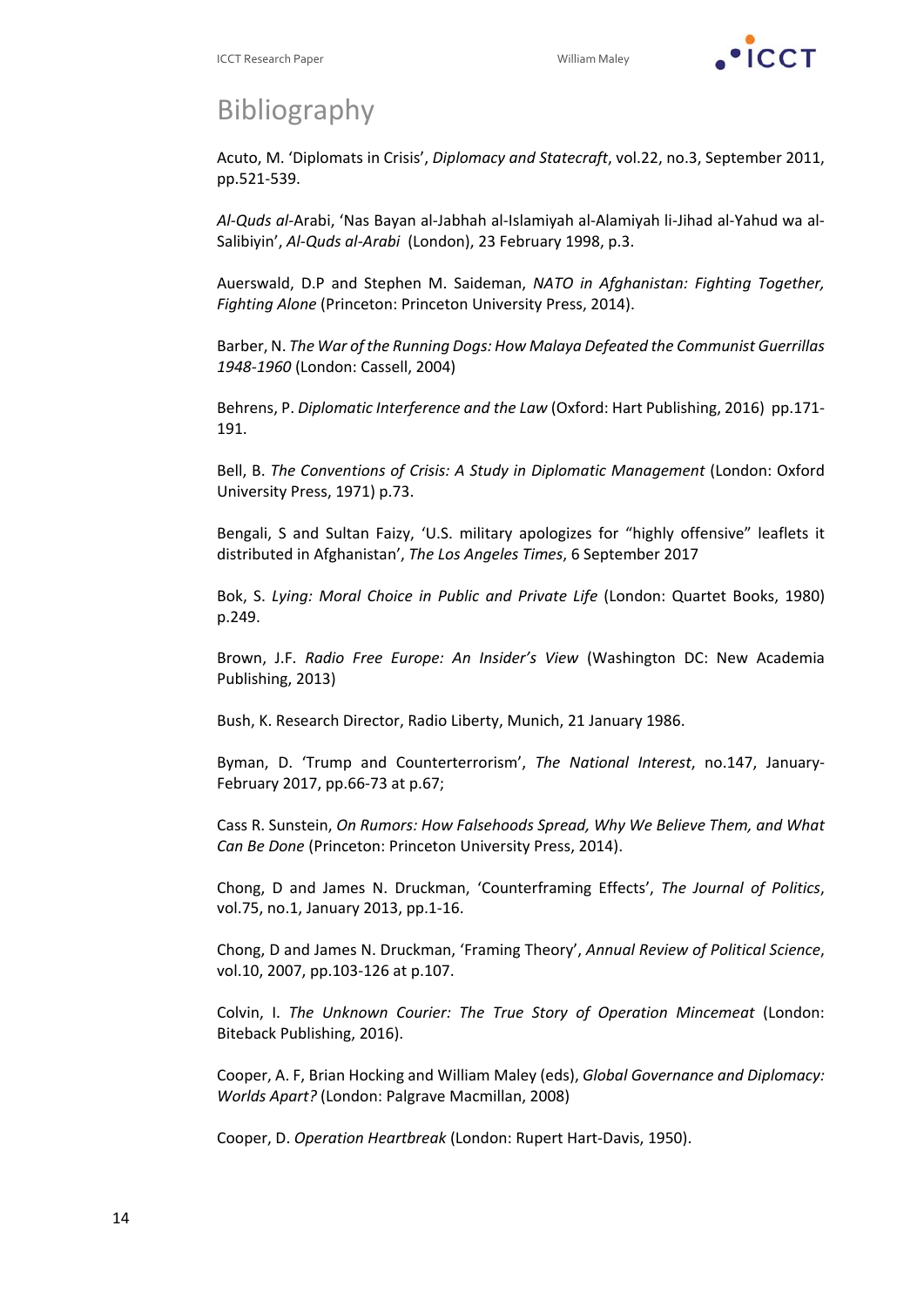

Critchlow, J. *Radio Hole‐in‐the Head/Radio Liberty: An Insider's Story of Cold War Broadcasting* (Lanham: The American University Press, 1995) p.174

Dobbs, M. *One Minute to Midnight: Kennedy, Khrushchev and Castro on the Brink of Nuclear War* (New York: Alfred A. Knopf, 2008)

Eban, A. *Personal Witness: Israel Through My Eyes* (London: Jonathan Cape, 1993) p.651.

Engel Rasmussen, S.E. 'Taliban claim Afghan suicide attack as retaliation for US leaflet insult', *The Guardian*, 7 September 2017

Freedman, L. *The Transformation of Strategic Affairs* (London: Adelphi Paper no.379, Routledge, 2006) p.22.

Gerges, F.A. *ISIS: A History* (Princeton: Princeton University Press, 2016).

Gill, G. *The Nature and Development of the Modern State* (New York: Palgrave Macmillan, 2016).

Goddard, C and Anna Wierzbicka, *Words and Meanings: Lexical Semantics across Domains, Languages and Cultures* (Oxford: Oxford University Press, 2014).

Goddard, C. (ed.), *Ethnopragmatics: Understanding Discourse in Cultural Context* (Berlin: Mouton de Gruyter, 2006)

Goddard, C. *Semantic Analysis: A Practical Introduction* (Oxford: Oxford University Press. 2011)

Golomstock, I. *Totalitarian Art in the Soviet Union, The Third Reich, Fascist Italy, and the People's Republic of China* (New York: The Overlook Press, 2011)

Gomez, A., Lucia Lopez‐Rodriguez, Hammad Sheikhm Jeremy Ginges, Lydia Wilson, Hoshang Waziri, Alexandra Vasquez, Richard David and Scott Atran, 'The devoted actor's will to fight and the spiritual dimension of human conflict', *Nature Human Behaviour*, vol.1, September 2017, pp.673‐679.

Goodin, R.E. *Manipulatory Politics* (New Haven: Yale University Press, 1980) pp.37‐64.

Gowing, N. *'Skyful of Lies' and Black Swans: The new tyranny of shifting information power in crises* (Oxford: Reuters Institute for the Study of Journalism, Department of Politics and International Relations, University of Oxford, 2009).

Gray, M. *Conspiracy Theoriesin the Arab World: Sources and Politics*(London: Routledge, 2010).

Habermas, J. *Legitimation Crisis* (Boston: Beacon Press, 1975)

Haslem, B. 'Outrage at Kit to Deter Illegal Immigrants', *The Australian*, 10 January 2001

Haslem, B. 'Ruddock Withdraws Scare Sheet', *The Australian*, 11 January 2001.

Hayden, C. *The Rhetoric of Soft Power: Public Diplomacy in Global Contexts* (Lanham: Lexington Books, 2012) pp.9‐11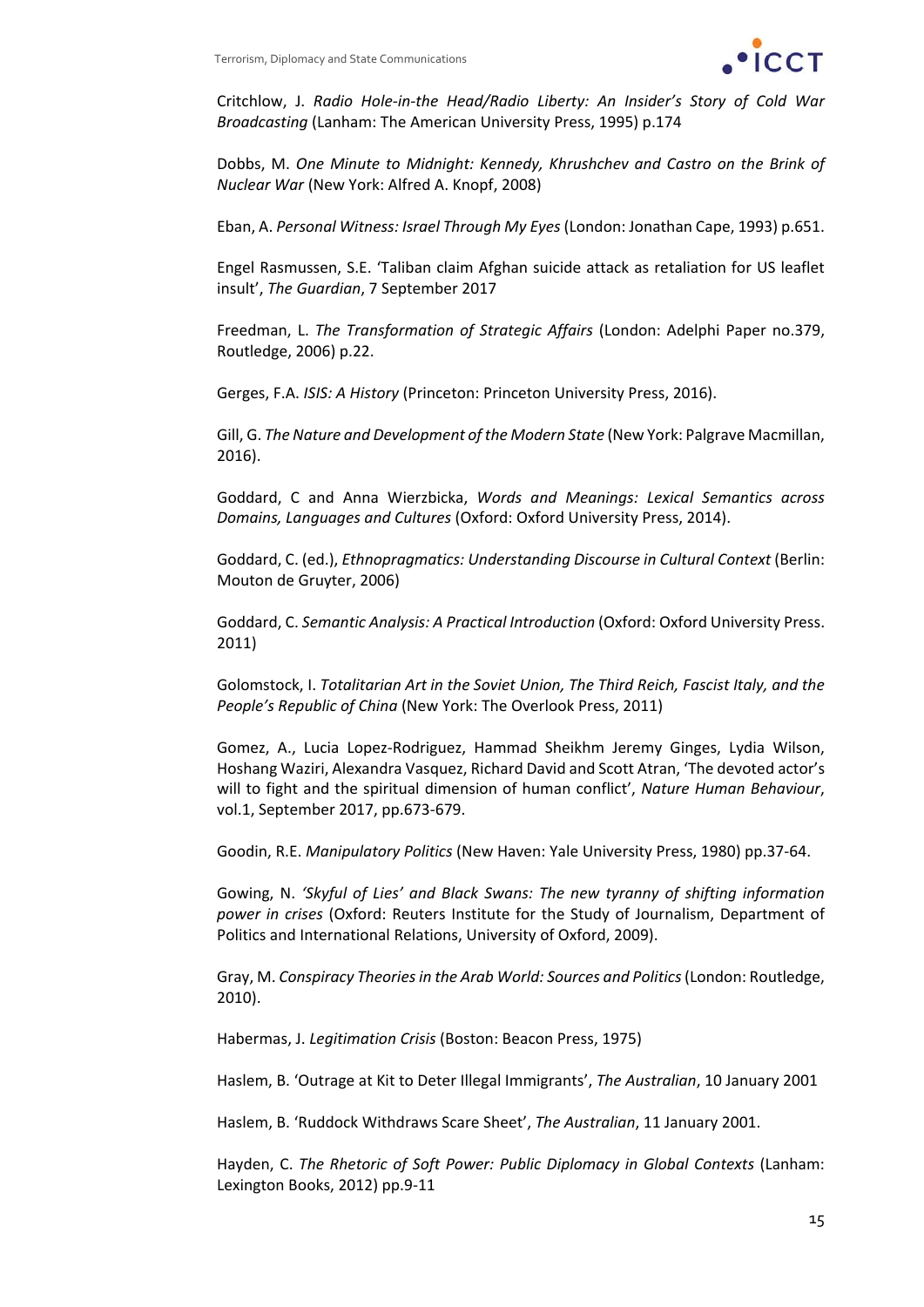

Hobbes, T. *Leviathan* (Cambridge: Cambridge University Press, 1996) p.62.

Hopkins, B D and Magnus Marsden, 'Ten Years In, Afghan Myths Live On', *The New York Times*, 7 October 2011.

Ibrahimi, N. *The Hazaras and the Afghan State: Rebellion, Exclusion and the Struggle for Recognition* (London: Hurst & Co., 2017).

Ingram, H.J. *A Brief History of Propaganda during Conflict: Lessons for Counter‐Terrorism Strategic Communications* (The Hague: Research Paper, The International Centre for Counter‐Terrorism, June 2016).

Ingram, H.J. *The Charismatic Leadership Phenomenon in Radical and Militant Islamism* (Aldershot: Ashgate, 2013).

J.A. Barnes, *A Pack of Lies: Towards a Sociology of Lying* (Cambridge: Cambridge University Press, 1994) pp.10‐19

Johnson, T.H. *Taliban Narratives: The Use and Power of Stories in the Afghan Conflict* (London: Hurst & Co., 2017).

Jönsson, C and Martin Hall, *Essence of Diplomacy* (Basingstoke: Palgrave Macmillan, 2005)

Kershaw, I. *The End: Hitler's Germany 1944‐45* (London: Allen Lane, 2011) pp.386‐400.

Kolakowski, L. 'Totalitarianism and the Virtue of the Lie', in Irving Howe (ed.), *1984 Revisited: Totalitarianism in Our Century* (New York: Harper & Row, 1983) pp.122‐136.

Kuran, T. and Cass R. Sunstein, 'Availability Cascades and Risk Regulation', *Stanford Law Review*, vol.51, no.4, April 1999, pp.683‐768 at p.721.

Leys, S. *The Burning Forest: Essays on Culture and Politics in Contemporary China* (London: Paladin, 1988) p.126.

Lowe, K. *Inferno: The Fiery Destruction of Hamburg 1943* (New York: Scribner, 2007) pp.303‐320.

Lukacs, J. *Five Days in London: May 1940* (New Haven: Yale University Press, 1999).

Lyall, J., Graeme Blair and Kosuke Imai, 'Explaining Support for Combatants during Wartime: A Survey Experiment in Afghanistan', *American Political Science Review*, vol.107, no.4, November 2013, pp.679‐705.

Macintyre, B. *Operation Mincemeat: How a Dead Man and a Bizarre Plan Fooled the Nazis and Assured an Allied Victory* (London: Crown, 2010)

Maley, W *Transition in Afghanistan: Hope, Despair and the Limits of Statebuilding* (London: Routledge, 2018) pp.169‐185.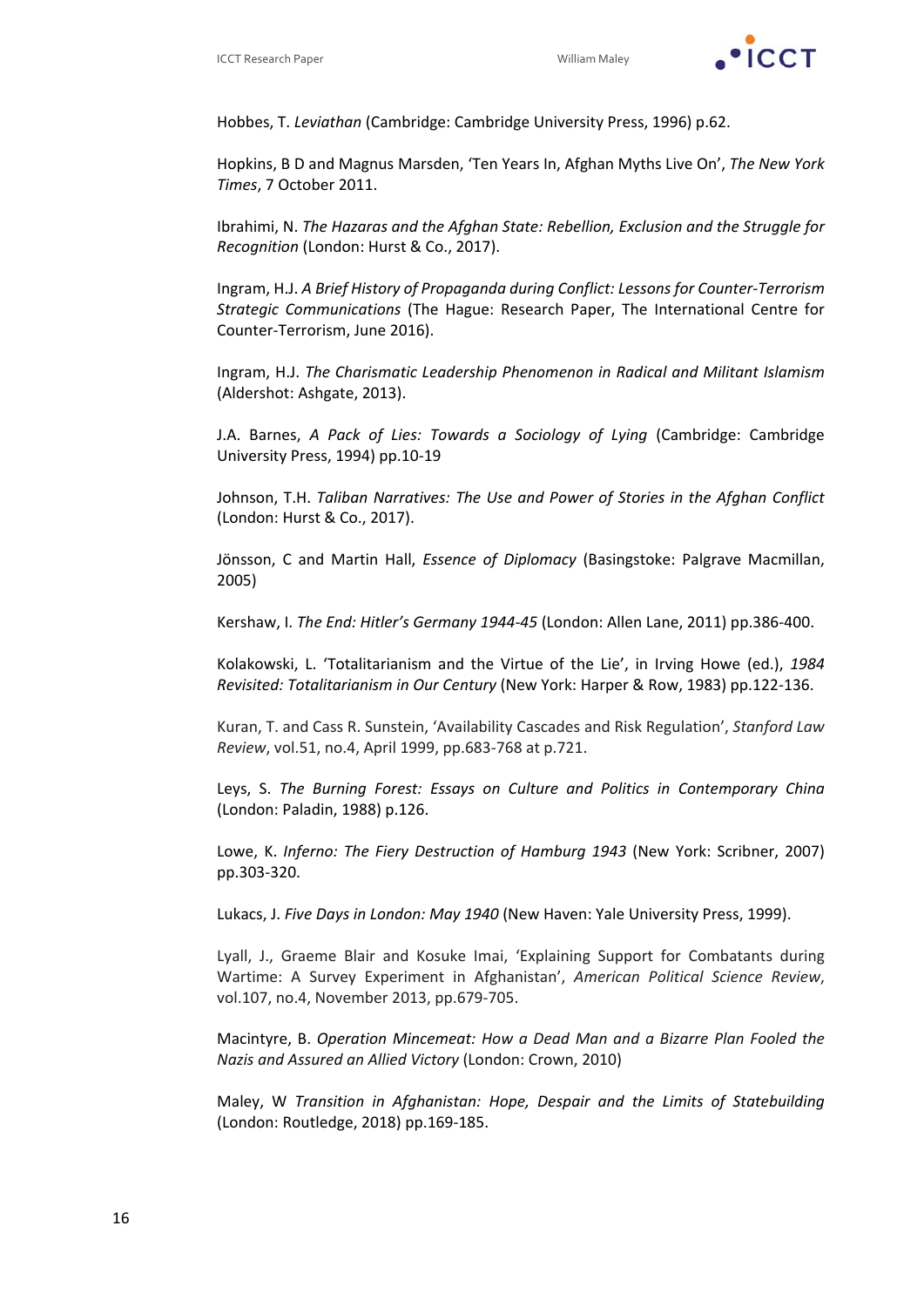

Maley, W. 'Minimal English and Diplomacy', in Cliff Goddard (ed.), *Minimal English for a Global World: Improved Communication Using Fewer Words* (New York: Palgrave Macmillan, 2017) pp.71‐93.

Maley, W. *Transitioning from Military Interventions to Long‐Term Counter‐Terrorism Policy: The Case of Afghanistan (2001‐2016)* (The Hague: International Centre for Counter‐Terrorism; Leiden: Universiteit Leiden, 2016) p.37.

Mearsheimer, J. *Why Leaders Lie: The Truth about Lying in International Politics* (New York: Oxford University Press, 2011).

Mikkonen, S. 'Stealing the Monopoly of Knowledge? Soviet Reactions to U.S. Cold War Broadcasting', *Kritika: Explorations in Russian and Eurasian History*, vol.11, no.4, Fall 2010, pp.771‐805.

Mitchell, L. and *Maurice Bowra: A Life* (Oxford: Oxford University Press, 2009) p.308.

Monroe, K R, Michael C. Barton and Ute Klingemann (1990) 'Altruism and the Theory of Rational Action: Rescuers of Jews in Nazi Europe', *Ethics*, vol.101, no.1, October 1990, 103‐122 at p.111.

Montagu, E. *The Man Who Never Was* (Harmondsworth: Penguin, 1953)

Mor, B.D. 'Credibility talk in public diplomacy', *Review of International Studies*, vol.38, no.2, April 2012, pp.393‐422

Mujib Mashal, Fahim Abed and Fatima Faizi, 'Afghan Anger Simmers Over U.S. Leaflets Seen as Insulting Islam', *The New York Times*, 8 September 2017.

Ned Lebow, R. N. *Between Peace and War: The Nature of International Crisis* (Baltimore: The Johns Hopkins University Press, 1981)

Nicolson, N (ed.), *Harold Nicolson: Diaries and Letters 1939‐45* (London: Collins, 1970) p.114.

Nisbet, R. *Twilight of Authority* (London: Heinemann, 1976).

Pious, R.M. 'The Cuban Missile Crisis and the Limits of Crisis Management', *Political Science Quarterly*, vol.116, no.1, Spring 2001, pp.81‐105.

Poggi, G. *The Development of the Modern State: A Sociological Introduction* (London: Hutchinson, 1978)

Prior, R. *When Britain Saved the West: The Story of 1940* (New Haven: Yale University Press, 2015).

Putnam, R.D., 'Diplomacy and domestic politics: The logic of two‐level games', *International Organization*, vol.42, no.3, Summer 1988, pp.427‐460.

Quester, G.H. 'Transboundary Television', *Problems of Communism*, vol.33, no.5, September‐October 1984, pp.76‐87.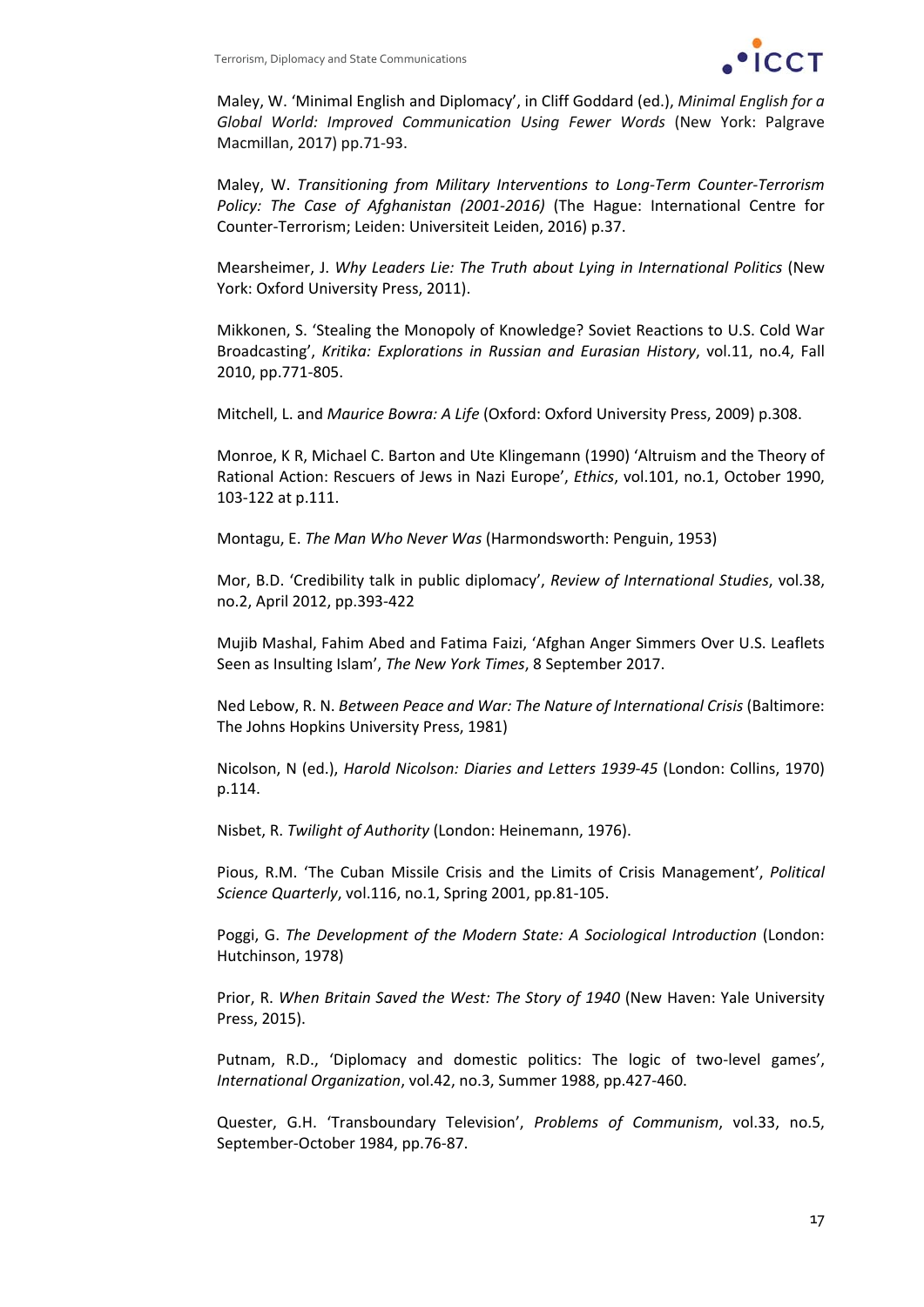

Rankin, N. *Churchill's Wizards: The British Genius for Deception 1914‐1945* (London: Faber & Faber, 2008).

Rapoport, D.C 'Messianic Sanctions for Terror', *Comparative Politics*, vol.20, no.2, January 1988, pp.195‐213

Richardson, J. L. *Crisis Diplomacy* (Cambridge: Cambridge University Press, 1994)

Sadjadpour, K. *Reading Khamanei: The World View of Iran's Most Powerful Leader* (Washington DC: Carnegie Endowment for International Peace, 2008) p.20.

Sartori, G. 'Concept Misformation in Comparative Politics', *American Political Science Review*, vol.64, no.4, December 1970, pp.1033‐1053 at p.1035.

Schott, B. *Original Miscellany* (London: Bloomsbury, 2002) pp.98‐99.

Seib, P. *The Future of Diplo*macy (Cambridge: Polity Press, 2016) pp.41‐69.

Seib, P. *The Future of Diplomacy*, p.16.

Sharifian, F. 'Figurative language in international political discourse: The case of Iran', *Journal of Language and Politics*, vol.8, no.3, 2009, pp.416‐432 at pp.420‐421.

Shultz, R.H and Roy Godson, *Dezinformatsiia: Active Measures in Soviet Strategy* (Washington DC: Pergamon‐Brassey's, 1984).

Slaughter, A. *The Chessboard and the Web: Strategies of Connection in a Networked World* (New Haven: Yale University Press, 2017).

Smyth, D. *Deathly Deception: The Real Story of Operation Mincemeat* (New York: Oxford University Press, 2011)

Stern, S.M. *The Cuban Missile Crisis in American Memory* (Stanford: Stanford University Press, 2012).

Urban, G.R. *Radio Free Europe and the Pursuit of Democracy: My War Within the Cold War* (New Haven: Yale University Press, 1997)

van Creveld, M. *The Rise and Decline of the State* (Cambridge: Cambridge University Press, 1999)

van Ham, P. *Social Power in International Politics* (New York: Routledge, 2010) pp.114‐ 135

Wierzbicka, A. *Imprisoned in English: The Hazards of English as a Default Language* (New York: Oxford University Press, 2014)

Wierzbicka, A. *Semantics: Primes and Universals* (Oxford: Oxford University Press, 1996) pp.152‐153.

Wierzbicka, A. *Semantics: Primes and Universals*; Anna Wierzbicka, *Cross‐Cultural Pragmatics: The Semantics of Human Interaction* (Berlin: Mouton de Gruyter, 2003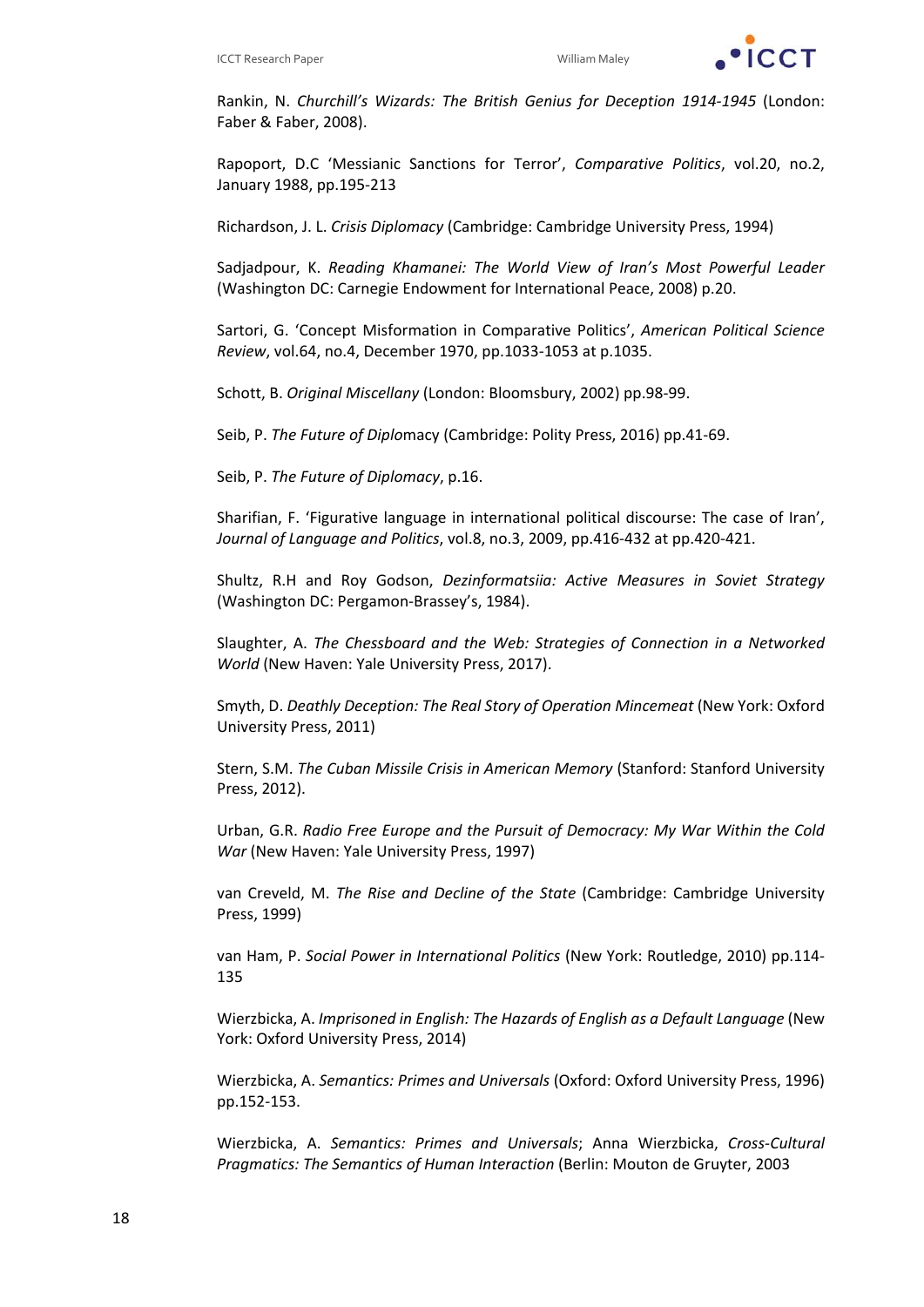

William A. Niskanen, W.A. *Bureaucracy and Representative Government* (Chicago: Aldine Atherton, 1971) pp.36‐42.

Wolff, M. *Fire and Fury: Inside the Trump White House* (New York: Henry Holt, 2018) pp.304‐305.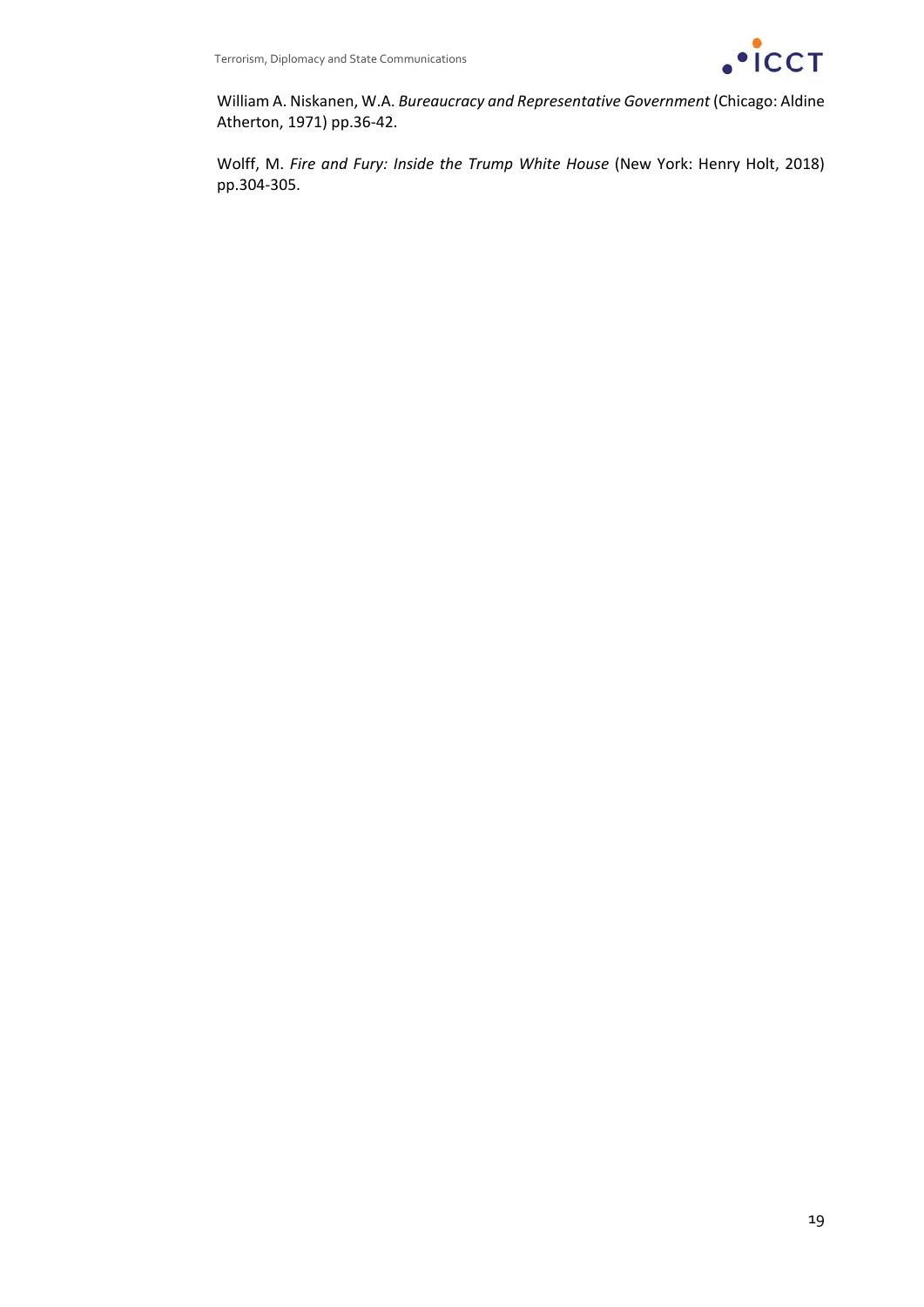

# About the Authors

#### William Maley

Dr. William Maley is Professor of Diplomacy at the Asia‐Pacific College of Diplomacy at The Australian National University. He taught for many years in the School of Politics, University College, University of New South Wales, Australian Defence Force Academy, and has served as a Visiting Professor at the Russian Diplomatic Academy, a Visiting Fellow at the Centre for the Study of Public Policy at the University of Strathclyde, and a Visiting Research Fellow in the Refugee Studies Programme at Oxford University. He is a Member of the Order of Australia (AM), a Fellow of the Academy of the Social Sciences in Australia (FASSA), and in November 2003, he received the AUSTCARE Paul Cullen Humanitarian Award for services to refugees. He is author of several books on Afghanistan including *The Afghanistan Wars* (New York: Palgrave Macmillan, 2002, 2009), *Rescuing Afghanistan* (London: Hurst & Co., 2006), *Reconstructing Afghanistan: Civil‐military experiencesin comparative perspective* (New York: Routledge, 2015.) Maley has also authored *What is a Refugee?* (New York: Oxford University Press, 2016) and he has published articles in several prestigious journals including *The Modern Law Review*, *Political Studies*, *Australian Outlook*, *The Australian Journal of International Affairs*, *Review of International Studies*, *The World Today*. He also produced a paper on *The Foreign Policy of the Taliban* (New York: Council on Foreign Relations, 2000), and co‐authored another paper entitled *Afghanistan: Reconstruction and Peacebuilding in a Regional Framework* (Bern: Swiss Peace Foundation, 2001).